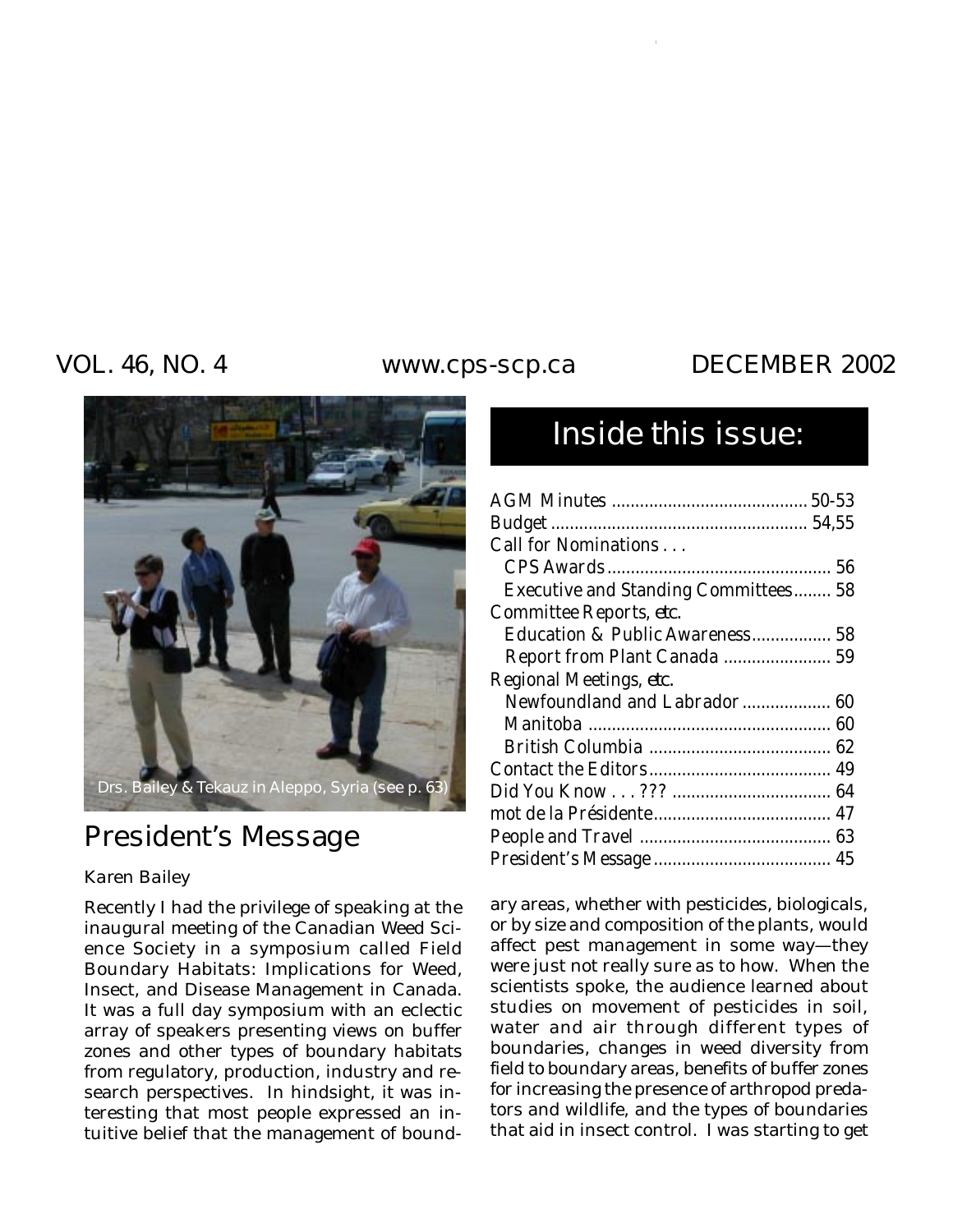intimidated by the wealth of factual information that had accrued in these other disciplines. The reason was that when my colleague, Bruce Gossen, and I started to prepare the talk, we had difficultly in finding published data to support our beliefs about the effects of boundaries on plant diseases. Fortunately, the audience welcomed both facts and speculations. This experience highlighted an area in plant pathology that we, as plant pathologists, have neglected in the past, but could benefit from scientific exploration in the future. Anyone have any thoughts on this subject or is willing to take up the research challenge?

What's Been Happening in Fall 2002?

#### **Diseases of Field Crops in Canada, 3rd Edi-**

**tion.** The editorial committee met with a book designer in late October to discuss the format and layout of the text and photographs. She will begin working on this by mid-December and the process will take about 2 months. In the meantime, we are investigating book printing

companies to be able to co-ordinate the design and printing activities. We expect to have the presses running by March, so the new book will be released this spring.

**CJPP On-Line.** In September, Zamir Punja and Greg Boland met with NRC Press to discuss the options available to the Society in continuing to offer the journal on-line to members and multi-users. The Board discussed the report recommendations and decided to restrict on-line access to subscribers starting January 1, 2003 and a password will be provided to those who subscribe. The cost for providing the on-line service is about \$15.00 per individual subscriber. We are establishing a different fee structure for multi-user subscribers. You will see on the 2003 Membership Renewal forms, there is now the option to receive *CJPP* as a print copy, on-line version, or take both. It will cost \$15.00 more to receive both hard copy and on-line services.

*"One of the greatest honors you can bestow on your colleagues is recognition of their work and abilities. Take the time to consider forwarding a nomination."*

We expect this transition to go smoothly, however if you have any concerns please contact the Journal Committee or Executive Board.

**CPS-SCP News.** The search for a new editor and second associate editor is over! Kelly Turkington from Agriculture & Agri-Food Canada in Lacombe, Alberta has volunteered to take over as the Editor of *CPS-SCP News* after the Annual General Meeting, in June 2003. The initiation process is already underway as David is showing Kelly some of the "ins and outs" of each upcoming issue. I would also like to welcome Lakhdar Lamari from the University of Manitoba as an Associate Editor for *CPS-SCP News*. Lakhdar is fully bilingual in English and French (and maybe even more languages), so he will be seeking a

> variety of stories in both languages for us to read. On behalf of the members, I would like to thank Kelly and Lakhdar for keeping up the spirit of the Society and for willingly stepping forward into these positions.

### **CPS Annual Meeting**

**2003.** The Chair of the LAC for 2003 is Ajjamada Kushalappa from McGill University. The annual general meeting will be held in downtown Montreal at the Crowne Plaza Hotel on June 22-25. The LAC is co-ordinating our meeting with the Quebec Network in Plant Protection, which will be held one day earlier. Plans are underway to develop a workshop on scientific writing. In addition, the CPS Microbial Genetic Resources and Culture Collections Committee (Chaired by Tom Fetch) is planning a symposium that is co-sponsored by the expert Committee on Plant and Microbial Genetic Resources and the Canadian Agri-Food Research Council. There will be presentations on the state of microbial collections in Canada and the maintenance and economics of world collections. The session will wind up with a panel discussion on the importance of microbial collections to future plant health. Check the website (www.cps-scp.ca) for future postings of more details and deadlines.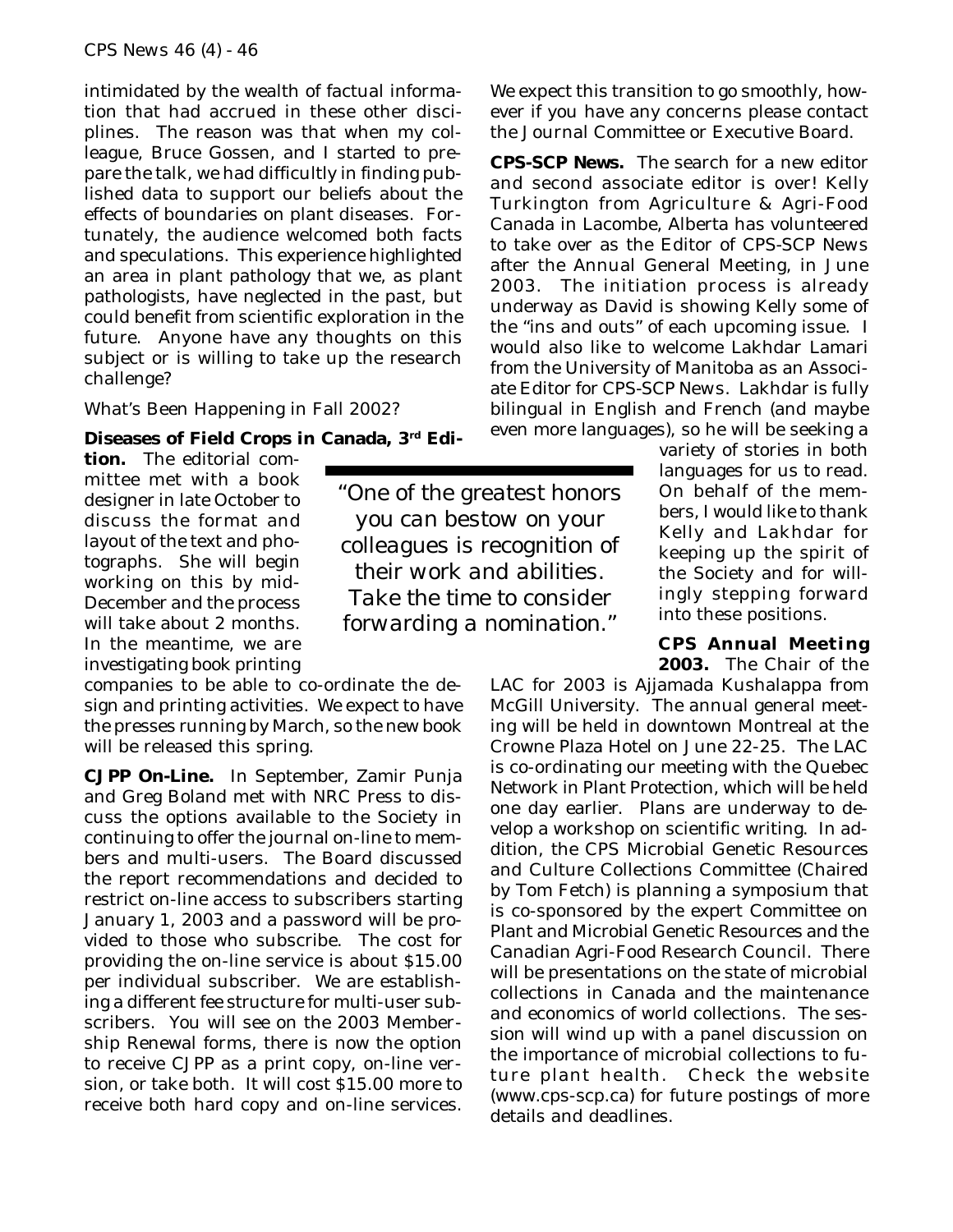**CPS Nominations and Awards.** It is the time of year for putting forward your suggestions of people to bring new ideas and energy to the committees and of people who should be recognized for their contributions to plant pathology and our Society. This will be the first year to receive nominations for the **CPS Award for Achievements in Plant Disease Management**. This new award was approved by the membership in 2002. It is intended to recognize the contributions to plant health in Canada by individuals or teams from industry or not-for-profit agencies (such as in the field of extension). One of the greatest honors you can bestow on your colleagues is recognition of their work and abilities. Take the time to consider forwarding a nomination for one of our awards or positions. For more information contact Khalid Rashid, Chair of the Awards Committee or Greg Boland, Chair of the Nominations Committee.

**CPS Membership Survey.** The Board wants to know how members feel about the services offered by the Society. It is important to us to keep the current membership happy and satisfied with the type and quality of services provided. Valued services may also attract others to join our Society. To do this assessment we need your input Please take a few minutes to complete and return the questionnaire.

In closing, I wish to convey 'Best Wishes to the Members for the Holiday Season' on behalf of the Board. Thanks to each of you for your contributions to the Canadian Phytopathological Society this past year. We will look forward to a successful and prosperous New Year for our organization.

### Mot de la présidente

### *Karen Bailey*

Dernièrement, j'ai eu l'honneur d'être invitée à faire une présentation lors de la réunion inaugurale de la Société canadienne de malherbologie dans un symposium intitulé « Les habitats en bordure des champs : répercussions sur la lutte aux mauvaises herbes, insectes et maladies au Canada ». Le symposium dura toute la journée avec un étalage impressionnant de conférenciers qui ont présenté la vision des gouvernements, des producteurs, de l'industrie et des chercheurs sur les zones tampons et d'autres types d'habitats en périphérie des champs. En rétrospective, il est intéressant que la plupart des personnes aient pu exprimer la croyance intuitive que la gestion des zones en bordure des champs, avec des pesticides, des agents biologiques, la taille ou la composition des plantes, a un effet sur la lutte aux ravageurs d'une manière ou d'une autre, sans que l'on ne sache vraiment comment. Lorsque les scientifiques ont parlé, les auditeurs en ont appris sur les études portant sur le déplacement des pesticides dans le sol, l'eau et l'air à travers différents types de bordures, sur les différences dans la diversité des mauvaises herbes entre le champ et la zone de bordure, sur les avantages des zones tampons pour l'accroissement de la présence des arthropodes prédateurs et de la faune, et sur le type de bordure qui contribue à la lutte aux insectes. J'ai commencé à être intimidée par la masse d'information factuelle qui s'était accumulée dans les autres disciplines. La raison en était que lorsque mon collègue Bruce Gossen et moi avons préparé la présentation, nous avons eu de la difficulté à trouver des données publiées pour appuyer notre croyance sur les effets des bordures sur les maladies des plantes. Heureusement, l'audience a aussi bien accueilli les spéculations que les faits. Cette expérience met en évidence un aspect que nous, les phytopathologistes, avons négligé dans le passé, mais qui bénéficierait d'un éventuel examen scientifique. Quelqu'un a une idée sur le sujet ou voudrait relever ce défi de recherche?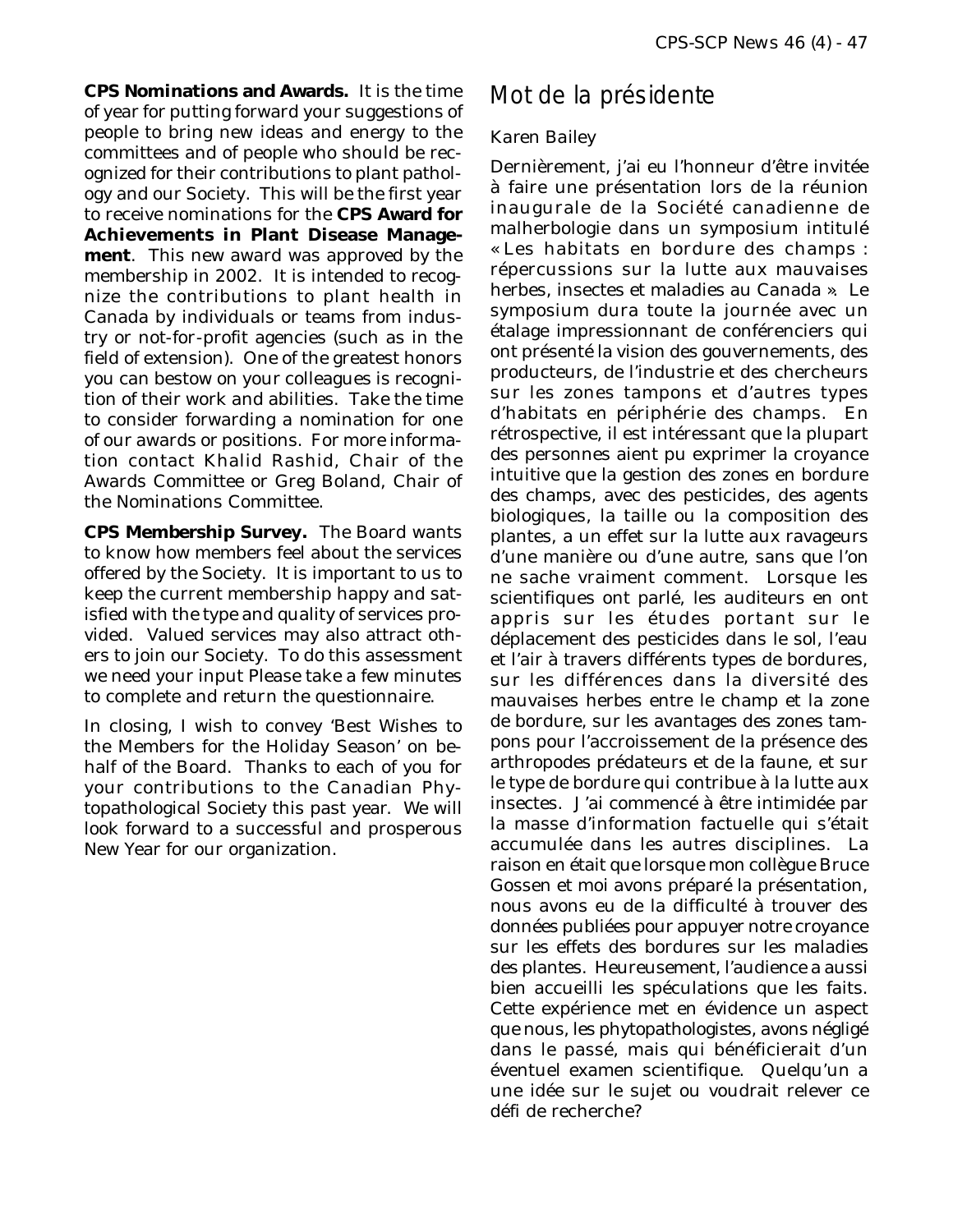Que s'est-il passé durant l'automne 2002?

*Diseases of Field Crops in Canada***, 3e édition.** Le Comité de rédaction a rencontré une dessinatrice-maquettiste à la fin d'octobre pour discuter du format et de la mise en page du texte et des photographies. Elle va commencer à y travailler à la mi-décembre et le processus devrait durer environ deux mois. Dans l'intervalle, nous essayons de voir quels imprimeurs seraient en mesure de coordonner les activités de conception graphique et d'impression. Nous espérons être imprimés en mars pour que le livre soit disponible au printemps.

**Le** *CJPP* **en ligne.** En septembre, Zamir Punja et Greg Boland ont rencontré les Presses du CNRC pour discuter des options qui permettraient à la Société de continuer à offrir la revue en ligne aux membres et aux abonnés à utilisateurs multiples. Le Conseil a examiné les recommandations de leur rapport et a décidé de

restreindre l'accès en ligne aux seuls abonnés à partir du 1er janvier 2003; un mot de passe sera fourni à ceux qui s'abonneront. Le coût pour fournir le service en ligne est d'environ 15 \$ par abonné. Nous sommes à définir une grille de tarification avec des frais qui seront différents pour les abonnés à utilisateurs multiples. Vous verrez sur le formulaire de renouvellement de l'adhésion de 2003 qu'il est maintenant possible de choisir de recevoir la revue en version imprimée, de la consulter en ligne ou les deux. Il en coûtera 15 \$ de plus pour, à la fois, recevoir une copie imprimée et pouvoir utiliser les services en ligne. Nous espérons que la transition se fera en douceur. Cependant, si cela vous pose quelque problème, communiquez avec le Comité de la revue ou le Conseil d'administration.

**Le** *CPS-SCP News***.** La recherche d'un nouveau directeur et d'un deuxième directeur associé a porté fruit! Kelly Turkington d'Agriculture et Agroalimentaire Canada à Lacombe, Alberta, s'est porté volontaire pour prendre en charge

*<< Un des plus grands honneurs que l'on peut conférer à nos collègues est la reconnaissance de leur travail et de leur compétence. Prenez le temps de penser à envoyer une candidature. >>*

le poste de directeur du *CPS-SCP News* après la prochaine réunion annuelle de juin 2003. Le processus d'initiation est cependant amorcé alors que David profite de chaque nouveau numéro pour apprendre les trucs du métiers à Kelly. Je souhaite aussi la bienvenue à Lakhdar Lamari de l'Université du Manitoba en tant que directeur associé pour le *CPS-SCP News*. Lakhdar est parfaitement bilingue anglais et français (et il connaît probablement d'autres langues) et il sera alors à la recherche d'articles dans les deux langues pour nous les offrir. De la part de tous les membres, je remercie Kelly et Lakhdar pour bien vouloir

s'occuper du moral de nos troupes et pour leur enthousiasme à accepter ces postes.

**La réunion annuelle de la SCP de 2003.** Ajjamada Kushalappa de l'Université McGill dirigera le Comité local d'organisation pour 2003. La réunion générale annuelle aura lieu au centre-ville de Montréal à l'hôtel Crowne Plaza du 22

au 25 juin. Le Comité local d'organisation prépare notre réunion en collaboration avec le Réseau québécois en phytoprotection qui se réunira le jour précédent. Des préparatifs sont en cours pour tenir un atelier sur l'écriture scientifique. De plus, le Comité sur les ressources génétiques et les collections de micro-organismes de la SCP (dirigée par Tom Fetch) prépare un symposium parrainé conjointement par le Comité d'experts des ressources phytogénétiques et microbiennes et le Conseil de recherches agro-alimentaires du Canada. Il y aura des présentations sur l'état des collections de micro-organismes au Canada et sur l'entretien et les aspects économiques des collections mondiales. L'activité clôturera avec une tribune de discussion sur l'importance future des collections de micro-organismes pour la santé des plantes. Surveillez notre site Web (www.cps-scp.ca) pour de prochaines annonces sur les détails et les dates de tombée.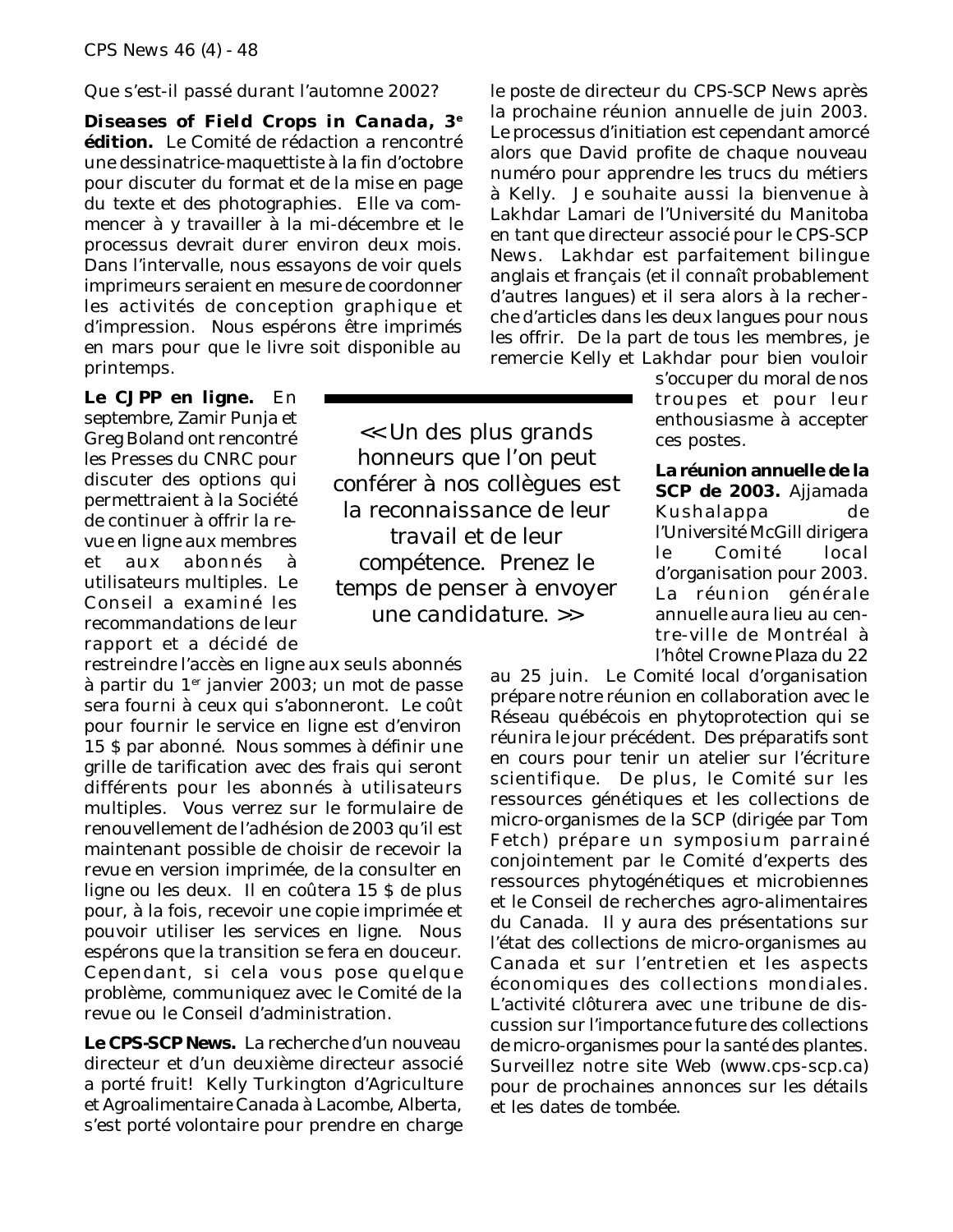**Mises en candidature et prix de la SCP.** C'est le moment de l'année pour proposer les noms de gens capables d'apporter nouvelles idées et énergie aux comités, ou de personnes qui devraient être récompensées pour leur apport à la phytopathologie et à notre Société. Ce sera la première année où nous recevrons des candidatures pour le **Prix pour accomplissements dans la lutte aux maladies des plantes de la SCP**. Ce nouveau prix a été approuvé par les membres en 2002. Le but est de reconnaître des apports importants dans le domaine de la santé des plantes au Canada de la part d'individus ou d'équipes de l'entreprise privée ou d'organismes à but non lucratif (en transfert de connaissance par exemple). Un des plus grands honneurs que l'on peut conférer à nos collègues est la reconnaissance de leur travail et de leur compétence. Prenez le temps de penser à envoyer une candidature pour un de nos prix ou postes. Pour plus d'information, communiquez avec Khalid Rashid, qui dirige le Comité des prix, ou avec Greg Boland qui dirige le Comité de mise en candidature.

**Sondage auprès des membres de la SCP.** Le Conseil désire connaître l'opinion des membres sur les services offerts par la Société. Il est important pour nous de conserver la satisfaction de nos membres actuels vis-à-vis le type et la qualité des services qui sont fournis. Des services qui sont appréciés peuvent inciter d'autres personnes à se joindre à notre Société. Pour juger de la situation, nous avons besoin de votre participation. S'il-vous-plaît, prenez quelques minutes pour remplir et retourner le questionnaire.

En terminant, au nom du Conseil, je souhaite de Joyeuses Fêtes à tous nos membres. Merci à chacun d'entre vous pour votre participation à la vie de la Société canadienne de phytopathologie au cours de l'année qui vient de s'écouler. Nous nous souhaitons une nouvelle année prospère et pleine de réussites.

### Contact the Editors

David Kaminski, Editor Box 1041 Carman, MB R0G 0J0

| Email: | cpsnews@mts.net         |
|--------|-------------------------|
| phone: | $(204)$ 745-5656        |
|        | Ph./FAX: (204) 745-5690 |

Jim Menzies, Associate Editor AAFC Cereal Research Centre, 195 Dafoe Road Winnipeg, MB R3T 2M9

| Email: | jmenzies@agr.gc.ca |
|--------|--------------------|
| phone: | $(204)$ 983-5714   |

"Vanity, vanity, all is vanity and a striving after wind." So said Solomon in the book of Ecclesiastes. He was looking back on a life and career that were marked by successes. You've heard of the "wisdom of Solomon." You may have heard of his fabulous wealth. Why then does he sound so dispirited? And why am I quoting an ancient Biblical character?

It's because I have some of those same feelings as I look back at these six years in the saddle as CPS Editor. Despite improvements and accomplishments, I am still plagued by the mistakes and failed promises which sharp eyes will find amongst these pages. Last month, in my haste, I missed the fact that the page headers on the left-facing pages were showing the wrong volume number (it *should* have read Volume 46 (**3**). Reading through the minutes of the AGM, I was struck by the number of other failed promises - reports that were "going to be published in the September issue."

In this auspicious time, as we ponder what seems to be the inevitable attack on Iraq, it's tempting to sit back and ask, "What's the point?" Are the day-to-day tasks that we tackle really important in the grand scheme of things? Well, in a word, yes, they are. Solomon was not just decrying the futility of striving for fame and wealth, even wisdom. He was saying that there are important things in life that we may miss if we are caught up in pondering the "big issues." According to scholars, the book of Ecclesiastes may, in fact, have been written not by Solomon but rather by a Palestinian sage. Smart guy, anyway. Peace, my friends!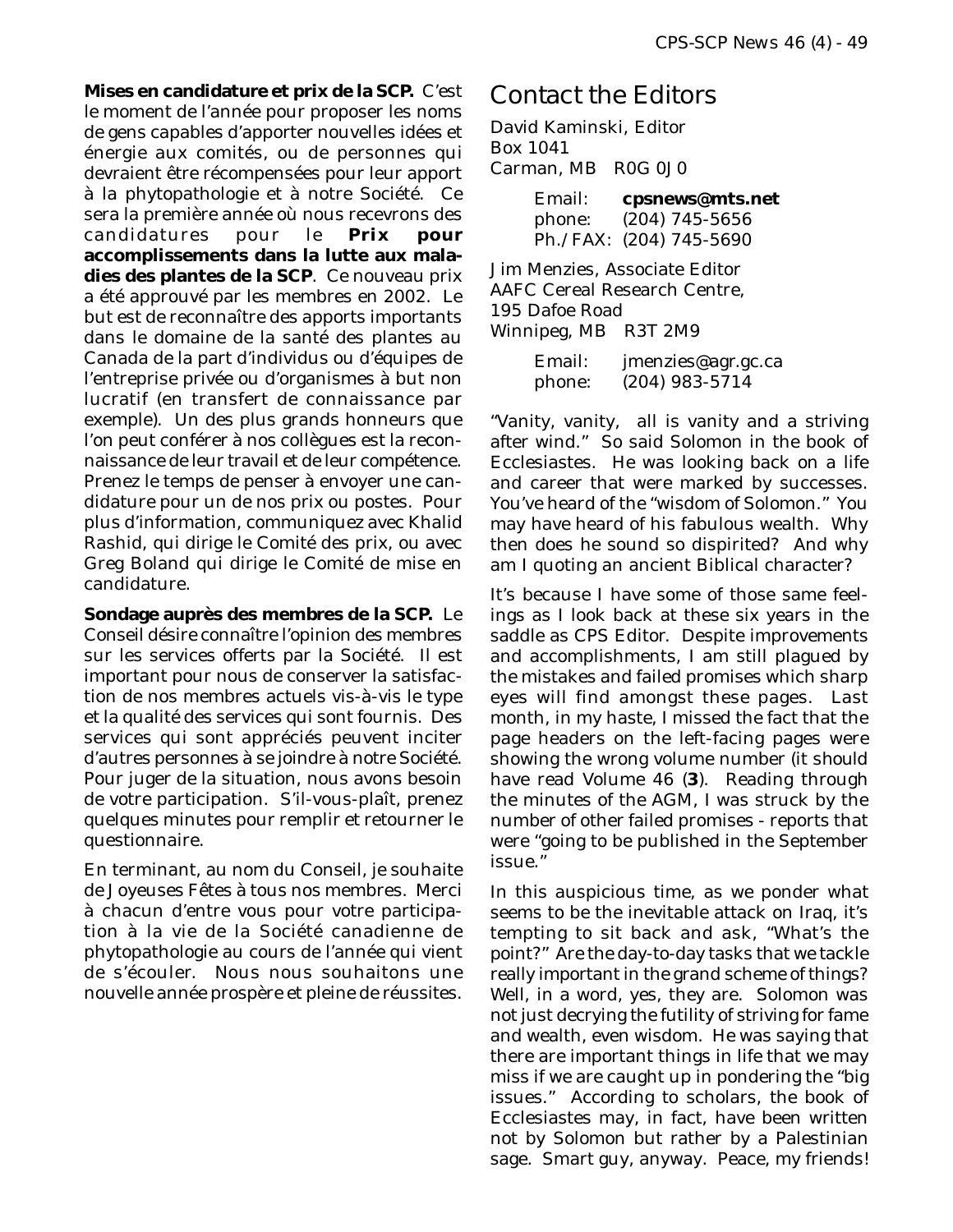### **Canadian Phytopathological Society La Société canadienne de Phytopathologie**

## **Minutes for the Annual General Meeting Minutes Assemblée Générale Annuelle de la Société canadienne de phytopathologie**

### **Waterton, Alberta June 19, 2002**

There were 45 CPS members in attendance

- **1. Welcoming remarks from the President** Greg Boland welcomed delegates and guests. He reminded everyone of the accomplishments of CPS for the year 2001. He then outlined the general meeting agenda.
- **2. Moment of silence for deceased members in 2001-02.** There was a moment of silence held for Maurice Walsh.

### **3. Adoption of the agenda** The agenda was adopted without additions (R. Morrall, G. Lazarovits) **Carried.**

**4. Adoption of Minutes from the AGM in London Ont., June 12, 2001 (see CPS-SCP News, Sept. 2001)** (M. Heath, D. Fernando) **Carried.**

#### **5. Presidents's Report**

Reports by G. Boland have been published throughout the year in CPS News. He stated that this was year 3 of the strategic plan and that many of the initiatives have been completed. He thanked Roger Rimmer for his contributions.

#### **6. Treasurer's Report and Financial Statement**

 **6.1 Auditor's report for KPMG** - P. Sholberg presented the auditor's report. George Lazarovits asked why the income from the London meeting was not recorded. Peter Sholberg thought that it was to be reported in 2002.

(P. Sholberg, A. Tekauz) **Carried.**

**6.2 Appointment of Auditors for 2002** - P. Sholberg asked that this be deferred because the Treasurer's office is being moved to Winnipeg.

(R. Rimmer moved that the membership give approval to the board to appoint an auditor; Robin Morrall seconded) **Carried.**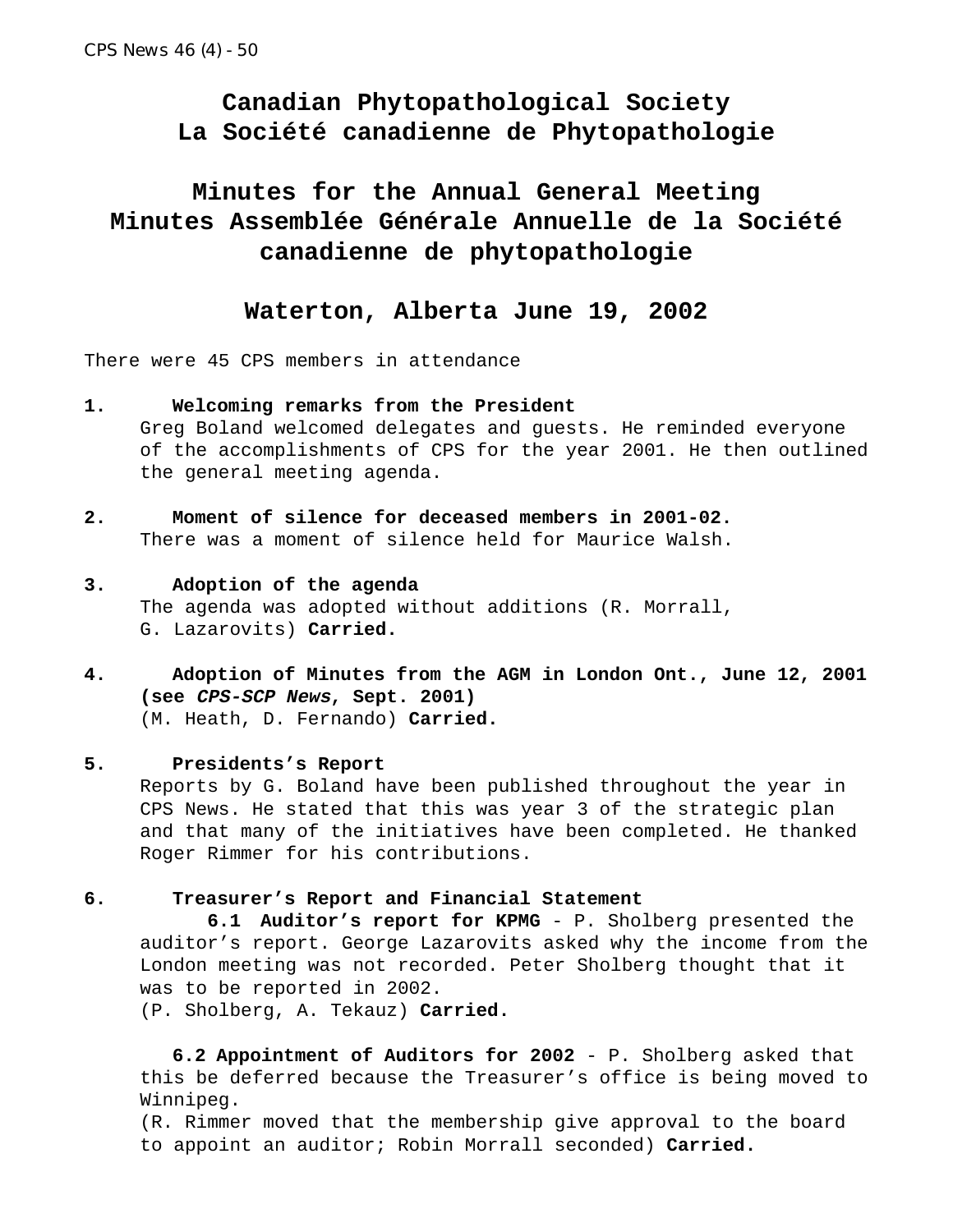#### **7. Report of the Financial Advisory Committee**

R. Rimmer presented the budget (a paper copy was provided). (R. Rimmer moved adoption of the report; B. Gossen seconded) **Carried**.

#### **8. Report on the implementation of the strategic plan**

R. Rimmer reported that we have another year to address the medium term items. The five-year financial plan is difficult to do because of predicting revenues for CJPP and the new book. He thought that next year would be a better year to produce the 5 year plan. He will publish a report in the September issues of CPS News. He concluded that we are making progress, 75% of items have been addressed or very close to being completed. G. Lazarovits voiced a concern about expense of *CJPP* and that it may be a drain on our resources. He thought that CPS should examine the use of online issues.

(R. Rimmer moved adoption of the report; seconded by V. Higgins) **Carried.**

#### **9. Proposed By-law-changes**

- **9.1** G. Boland presented the proposed by-law amendments that were published in the June 2002 issue of CPS News
- **9.2.I CPS Award for Achievements in Plant Disease Management** R. Hunt moved to amend the proposal to drop agriculture and use plant health. A. Tekauz seconded, **Carried**. (M. Leggat moved that the amended proposal be accepted; seconded by R. Martin) **Carried.**
- **9.2.II Duties of the Governing Board** (R. Morrall moved for acceptance of the proposed Amendment; seconded by J. Menzies) **Carried.**
- **10. Approval of annual reports from committees and representatives published in the CPS News**

#### **Standing Committees**

- **10.1 Awards Committee, June 2002** V. Higgins gave report at the banquet which will be published in the September issue of CPS News
- **10.2 Journal Editor** will be published in the September issue of CPS News.
- **10.3 Membership, 2002** G. Jesperson gave report which will be published in the September issue of CPS News.
- **10.4 Future Meetings,** Report published in June 2002 issue of CPS News.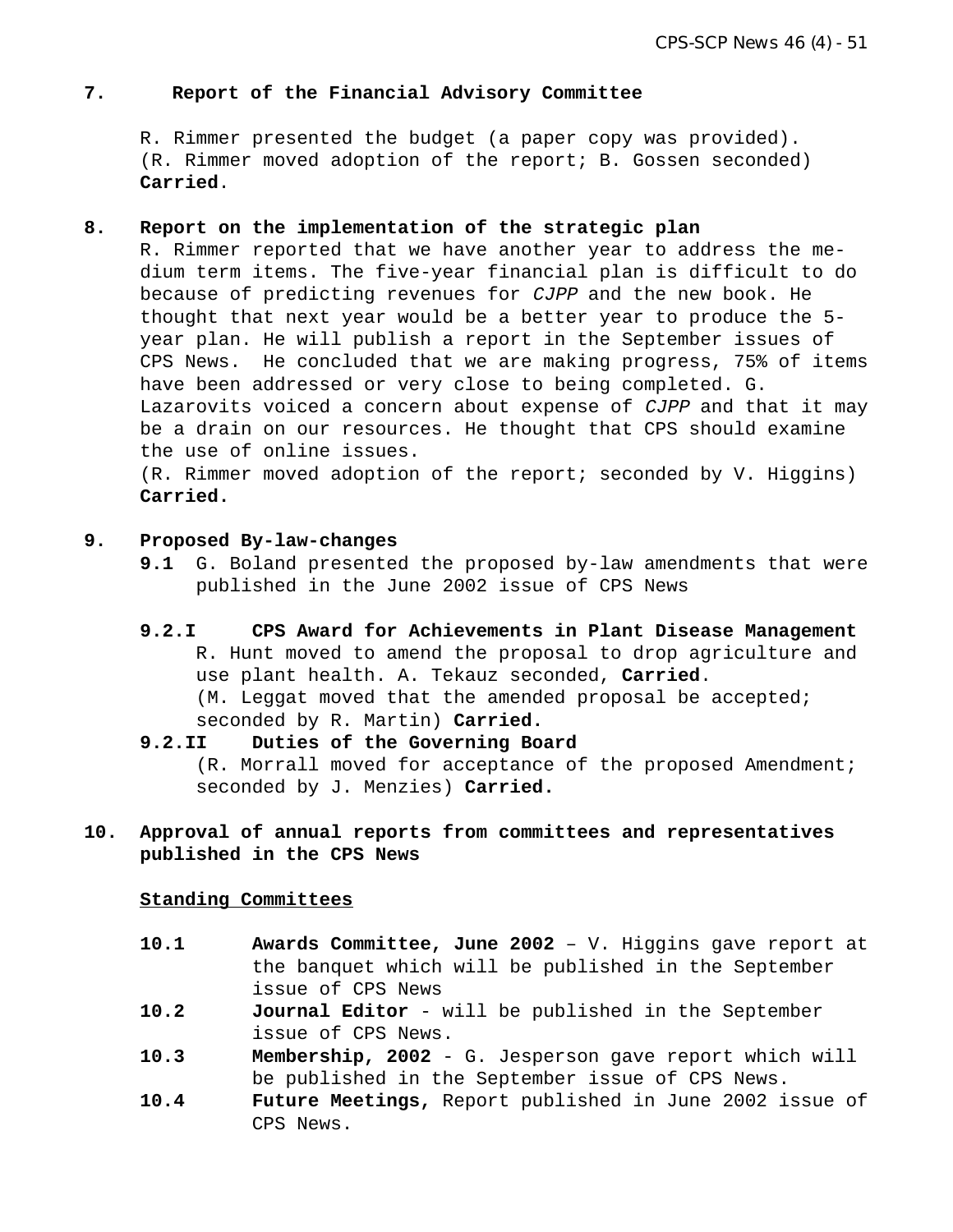- **10.5 Science Policy,** No report was submitted.
- **10.6 Local Arrangements**, Waterton, June 2002 L. Kawchuk noted that there were 145 participants, 21 students, 102 papers, and 168 at banquet. The committee raised \$10,000 in sponsorship, and about \$36,000 revenue, with an expenditure of about \$32,000.

#### **Subject matter and Ad Hoc committees**

- **10.7 Information Products Marketing,** June 2002
- **10.8 Education and Public Awareness**, June 2002\* J. Gilbert There was no formal meeting of the committee. There has been activity in Manitoba, where the Science Teachers Association was contacted. Presentations to teachers on plant pathology have been given and very well received. An independent weekly rural newspaper may add a column on plant pathology. She asked members to send contributions to her. She also asked for new committee members. A PowerPoint presentation and poster will be on the web site.
- **10.9 International Cooperation**, June 2002\* no report received
- **10.10 Industry Relations Committee**, June 2002\*
- **10.11 Historical Resources**, June 2002\*
- **10.12 Microbial Genetics Resources and Culture Collection**, June 2002 - KB
- **10.13 Workshop and Symposium**, June 2002

A. Tekauz was glad to see that the values of the awards are being increased. He thought that at future meetings, particularly the Ottawa meeting since it is the diamond jubilee of the Society, those long-standing retired members should be invited. He wondered if there was some consideration to have a long-standing member give a historical presentation at the meetings. G. Boland described what was being planned. B. Stack suggested that we provide travel support. A. Tekauz suggested that in future years we recognize all board members at the banquet.

(Motion to accept R. Martin; K. Rashid) **Carried.**

#### **11. Other reports**

- **11.1** CPDS, June 2002 CPS News
- **11.2** CPS News, Editor, June 2002 CPS News
- **11.3** CPS Website, September 2002 CPS News (Motion to accept R. Morrall; O. Carisse) **Carried.**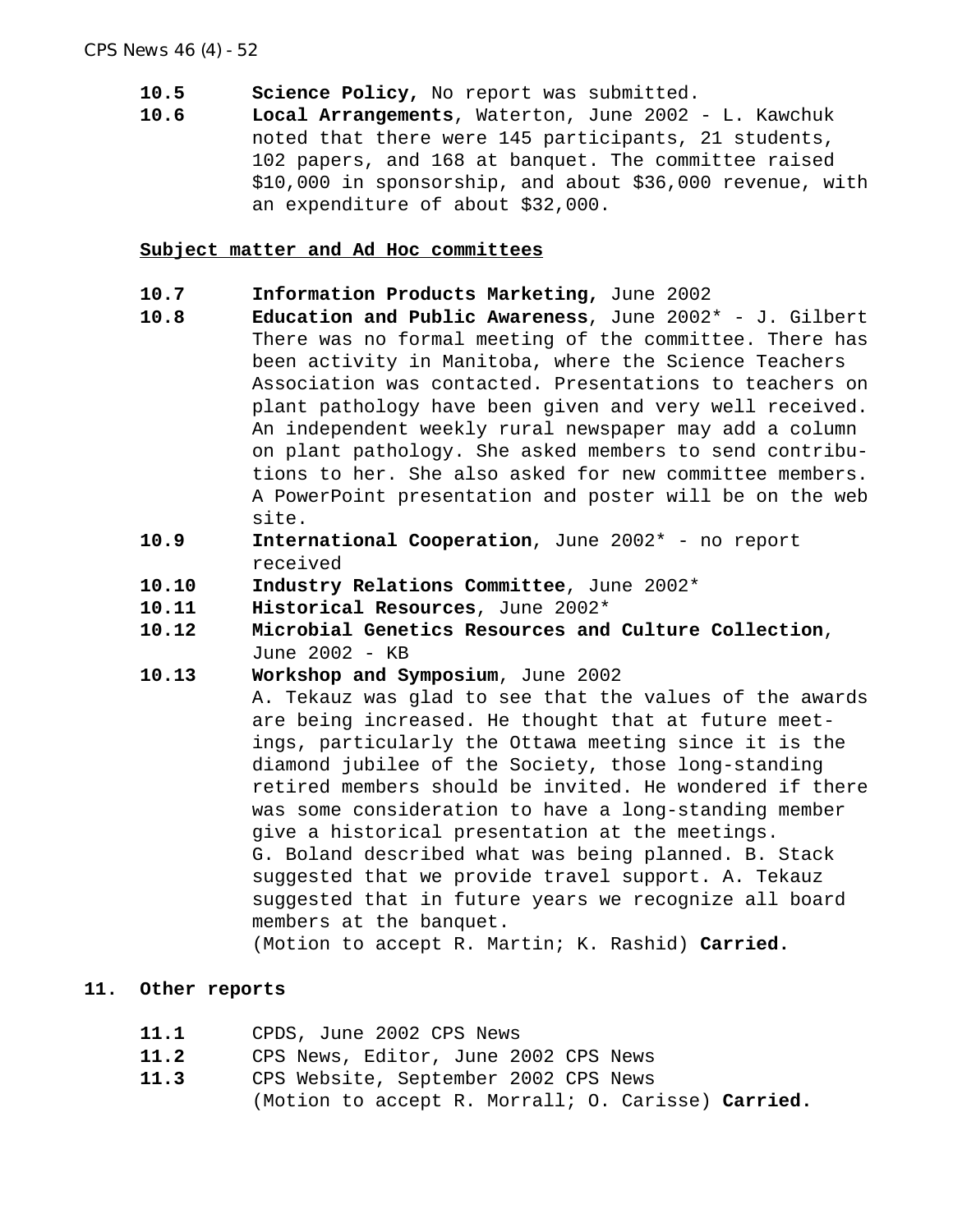### **12. Report from the Resolutions Committee** Penny Pearse moved that CPS members thank the LAC, particularly L. Kawchuk, and the Financial sponsors for this year's meeting. Seconded by R. Singh. **Carried.**

**13. Report from the Nomination Committee (CPS News, June 2002)** (R. Rimmer moved that the submitted report be adopted; seconded by J. Menzies) **Carried.**

### **13.1 Installation of new Members on Standing Committees**

**13.2 Installation of new Board Members**

President Karen Bailey thanked retiring board and committee members for their work. She presented past-president G. Boland with a plaque in recognition of his service. She then outlined some of the things that would be conducted in the upcoming year, including a membership survey on quality of services CPS offers, release of Diseases of Field Crops of Canada, re-imaging of plant pathology, and closed by inviting everyone to next year's meeting.

### **14. Adjournment**

Motion of adjournment (B. Gossen, K. Rashid)

# Report of the Financial Advisory Committee

The Financial Advisory Committee met on the evening of Saturday, June 15, 2002 at the Waterton Lodge Hotel. The proposed budget for 2003, the financial statements for 2001, and the current status of the Strategic Plan were discussed. A budget was presented to the Board for discussion and subsequently presented to the Annual General Meeting for approval. The budget for 2003 is presented in the current *CPS News* (next page). It is clear that the financial situation of the Society is currently very strong. The forthcoming publication of the 3rd Edition of *Diseases of Field Crops in Canada* will cost the Society in the short term, but should result in an even stronger financial situation in the future. The

short term objectives of the Strategic Plan have been met. A detailed review of the mid-term objectives of the Plan will be evaluated by the Financial Advisory Committee in 2003.

Respectfully submitted: S.R. Rimmer (Chair), G.J. Boland, K. Bailey, R. Martin,

P.L. Sholberg, Z.K. Punja, L.M. Kawchuk,

D. Fernando, R. Howard, J.G. Menzies.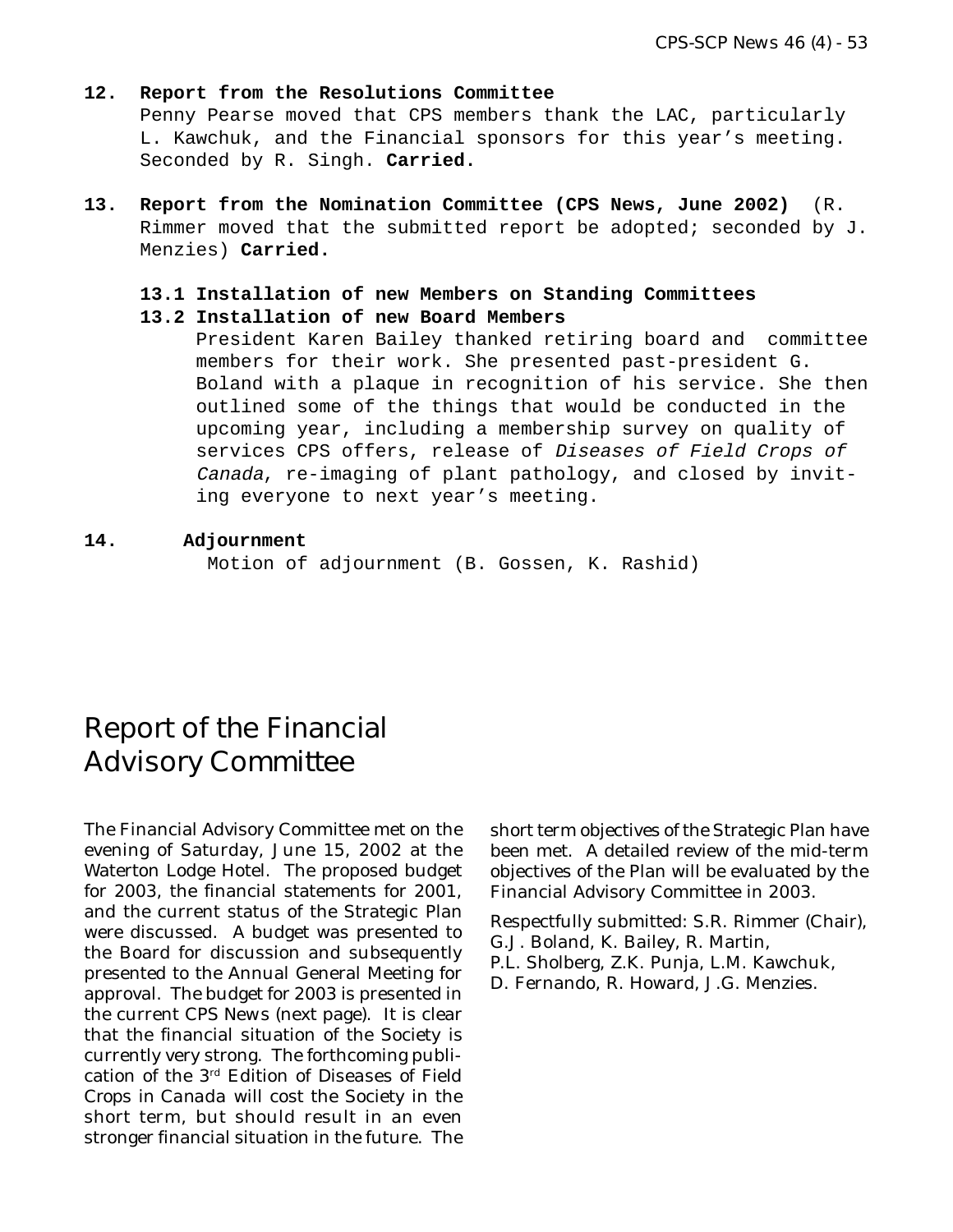| Budget for CPS 2003                 |        |        | Income |         |        |          |
|-------------------------------------|--------|--------|--------|---------|--------|----------|
|                                     | 2003   | 2002   | 2001   | 2001    | 2000   | 2000     |
|                                     | budget | budget | budget | actual  | budget | actual   |
| Membership Dues                     |        |        |        |         |        |          |
| Regular/Fellow (300)                | 15000  | 14500  | 14500  | 15250   | 13000  | 14910    |
| Sustaining (18)                     | 4000   | 3000   | 4000   | 3500    | 4500   | 4225     |
| Interest and Foreign Exchange       | 8000   | 11000  | 8000   | 11734   | 9000   | 11348    |
| Returns from Annual Meetings        | 2000   | 2000   | 2000   |         | 2000   | $\theta$ |
| <b>Miscellaneous</b>                | 1000   | 1000   | 1000   | 1780    | 3500   | 3850     |
| Sub-Total                           | 30000  | 31500  | 29500  | 32264   | 32000  | 34333    |
| Canadian Journal of Plant Pathology |        |        |        |         |        |          |
| Membership Dues                     |        |        |        |         |        |          |
| Regular/Fellow (300)                | 10500  | 10000  | 7200   | 7275    | 7500   | 7050     |
| Student (35)                        | 1225   | 1200   | 500    | 950     | 900    | 1000     |
| Emeritus + CJPP (15)                | 525    | 500    | 200    | 50      | 200    | 50       |
| Sustaining (18)                     | 600    | 600    | 600    | 475     | 650    | 650      |
| Subscriptions                       | 30000  | 30000  |        |         | 22204  |          |
| Page charges, Reprints \$ Abstracts | 25000  | 25000  | 45000  | 55309   | 45000  | 24991    |
| <b>GST</b>                          |        |        |        |         | 1000   |          |
| Sub-Total                           | 67850  | 67300  | 53500  | 64059   | 55250  | 55945    |
| Other Publications                  |        |        |        |         |        |          |
| <b>DFCC Sales 2nd Edition</b>       | 30000  | 30000  |        |         |        |          |
| <b>DFCC Sales 1st Edition</b>       |        | 3000   | 10000  | 4930    | 16000  | 3138     |
| DPVCC/MRCLC                         | 2000   | 3000   | 4000   | 5980    | 4000   | 902      |
| GST                                 |        |        |        |         |        |          |
| Sub-Total                           | 32000  | 36000  | 14000  | 10910   | 20000  | 4040     |
| <b>Grand Total - Revenues</b>       | 129850 | 134800 | 97000  | 107,233 | 107250 | 94318    |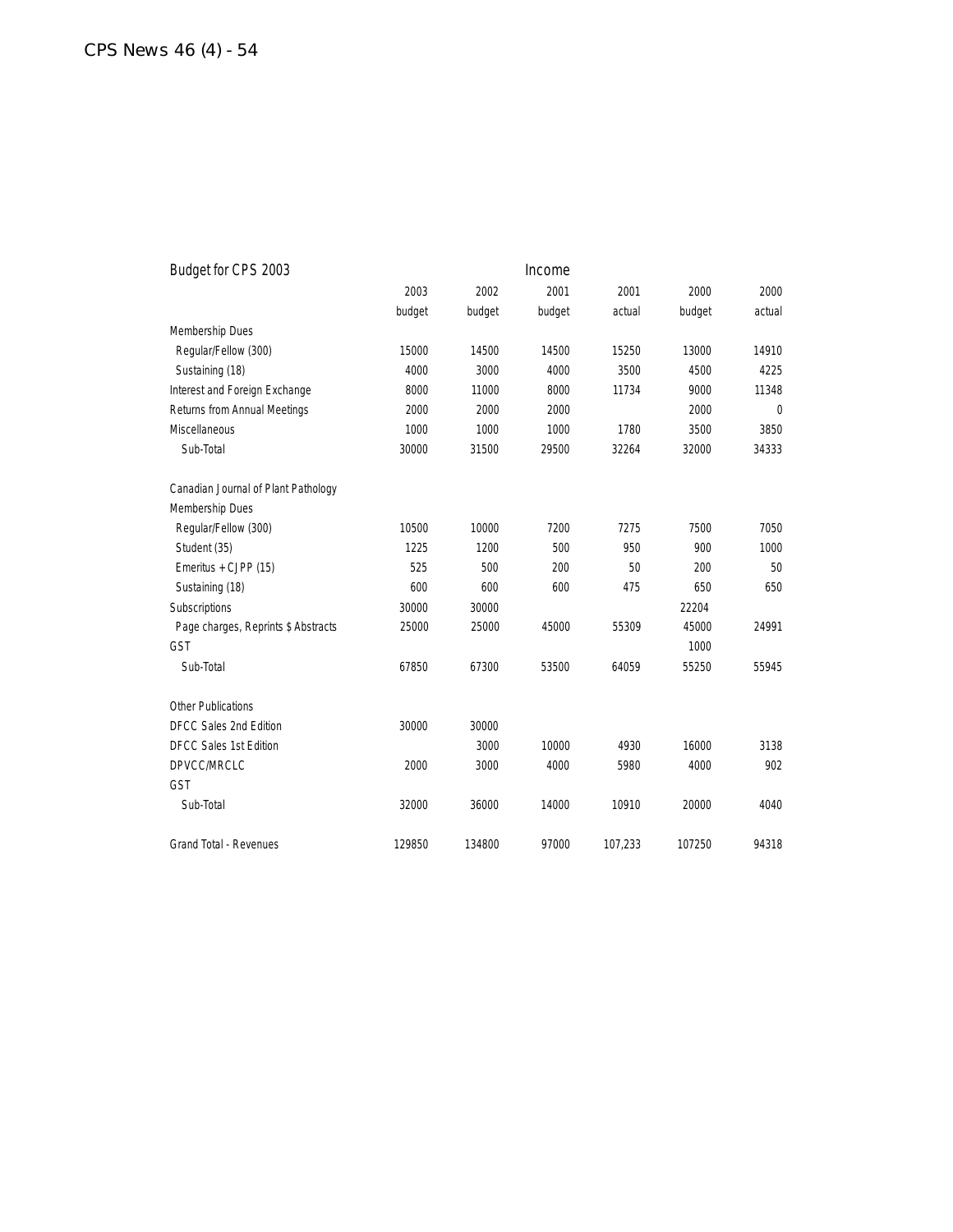### *CPS-SCP News 46 (4) - 55*

| Budget for CPS 2003                    | Expenditures |               |              |             |              |              |  |
|----------------------------------------|--------------|---------------|--------------|-------------|--------------|--------------|--|
|                                        | 2003         | 2002          | 2001         | 2001        | 2000         | 2000         |  |
|                                        | budget       | budget        | budget       | actual      | budget       | actual       |  |
| <b>General Operations</b>              |              |               |              |             |              |              |  |
| ISPP (Meeting and Dues)                | 2,500.00     | 2,500.00      | 800.00       |             | 1,500.00     | 1,511.00     |  |
| <b>CPS NEWS</b>                        | 5,000.00     | 5,000.00      | 5,000.00     | 4,182.00    | 4,000.00     | 4,284.00     |  |
| Service Fee re: credit cards           | 600.00       | 600.00        | 600.00       | 963.00      | 500.00       | 582.00       |  |
| Office expenses                        | 3,000.00     | 3,000.00      | 3,000.00     | 2,974.00    | 5,000.00     | 2,158.00     |  |
| Travel - President                     | 2,500.00     | 3,000.00      | 2,000.00     | 2,575.00    | 2,000.00     | 2,157.00     |  |
| Travel - Board                         | 12,000.00    | 12,000.00     | 12,000.00    | 13,738.00   | 12,000.00    | 12,312.00    |  |
| Travel - Awardees                      | 2,500.00     | 3,000.00      | 3,000.00     | 1,455.00    | 3,000.00     | 1,031.00     |  |
| <b>Professional Services</b>           | 6,000.00     | 6,000.00      | 5,500.00     | 5,600.00    | 5,000.00     | 5,778.00     |  |
| Annual meetings                        |              |               |              |             |              |              |  |
| - local arrangements                   | 2,000.00     | 1,000.00      | 1,000.00     | 1,000.00    | 1,000.00     | 1,000.00     |  |
| - symposium publication                | 2,000.00     | 2,000.00      | 2,000.00     | 0.00        | 2,000.00     |              |  |
| Regional meetings                      | 1,500.00     | 1,500.00      | 1,500.00     | 161.00      | 1,500.00     | 180.00       |  |
| Awards - minting and framing           | 500.00       | 500.00        | 500.00       | 413.00      | 500.00       | 164.00       |  |
| Support for International Meetings     | 3,000.00     | 2,500.00      | 5,000.00     | 2,500.00    | 5,000.00     |              |  |
| <b>CPS Website</b>                     | 2,000.00     | 2,000.00      | 2,000.00     | 2,580.00    | 500.00       | 1,986.00     |  |
| Canadian Plant Disease Survey          | 600.00       | 600.00        | 500.00       |             | 500.00       | 533.00       |  |
| Committee on International Cooperation | 2,000.00     | 2,000.00      | 2,000.00     |             | 2,000.00     |              |  |
| Miscellaneous                          | 1,500.00     | 1,500.00      | 1,500.00     | 1,330.00    | 1,500.00     | 176.00       |  |
| Sub-Total                              | 49,200.00    | 48,700.00     | 47,900.00    | 39,471.00   | 47,500.00    | 33,852.00    |  |
| Canadian Journal of Plant Pathology    |              |               |              |             |              |              |  |
| Electronic CJPP                        | 5,000.00     | 5,000.00      |              |             |              |              |  |
| Printing, Mailing, Reprints            | 60,000.00    | 60,000.00     | 56,000.00    | 53,414.00   | 58,634.00    |              |  |
| Salaries, Translation                  | 12,000.00    | 12,000.00     | 12,000.00    | 8,238.00    | 12,260.00    |              |  |
| Office Costs                           | 2,000.00     | 2,000.00      | 2,000.00     | 644.00      |              | 2,000.00     |  |
| <b>Professional Services</b>           |              |               | 4,000.00     |             |              |              |  |
| Marketing                              |              |               | 500.00       | 500.00      |              |              |  |
| GST                                    | 1,000.00     | 1,000.00      | 1,000.00     |             |              |              |  |
| Sub-Total                              | 80,000.00    | 80,000.00     | 75,500.00    | 62,796.00   | 75,500.00    | 72,894.00    |  |
| <b>Information Products</b>            |              |               |              |             |              |              |  |
| DFCC 2nd Ed.                           |              |               |              |             |              |              |  |
| Printing & marketing                   | 50,000.00    | 100,000.00    |              |             |              |              |  |
| Mailing                                | 1,000.00     |               |              |             |              |              |  |
| DFCC Ist Ed.                           |              |               | 1,000.00     | 3,337.00    | 2,000.00     |              |  |
| Mailing                                | 500.00       | 1,000.00      | 250.00       | 1,836.00    | 250.00       | 298.00       |  |
| Marketing                              |              |               |              |             | 1,000.00     | 65.00        |  |
| GST                                    |              |               |              |             |              |              |  |
| <b>CPS Directory</b>                   |              |               |              |             |              |              |  |
| Printing and Mailing                   | 1,650.00     | 1,650.00      | 1,700.00     | 1,196.00    | 0.00         |              |  |
| Amortization of assets                 | 300.00       | 500.00        | 850.00       | 723.00      | 0.00         | 1,033.00     |  |
| Sub-Total                              | 53,450.00    | 103,150.00    | 3,800.00     | 7,092.00    | 3,250.00     | 1,396.00     |  |
| Strategic Plan Inplementation          | 5,000.00     | 10,000.00     | 10,000.00    |             |              |              |  |
| Grand Total - Expenditures             | 187,650.00   | 241,850.00    | 137,200.00   | 109,359.00  | 126,250.00   | 108,142.00   |  |
| Grand Total - Revenues                 | 129,850.00   | 134,800.00    | 87,000.00    | 107,233.00  | 107,250.00   | 94,318.00    |  |
| Difference income - expenditures       | $-57,800.00$ | $-107,050.00$ | $-50,200.00$ | $-2,126.00$ | $-19,000.00$ | $-13,824.00$ |  |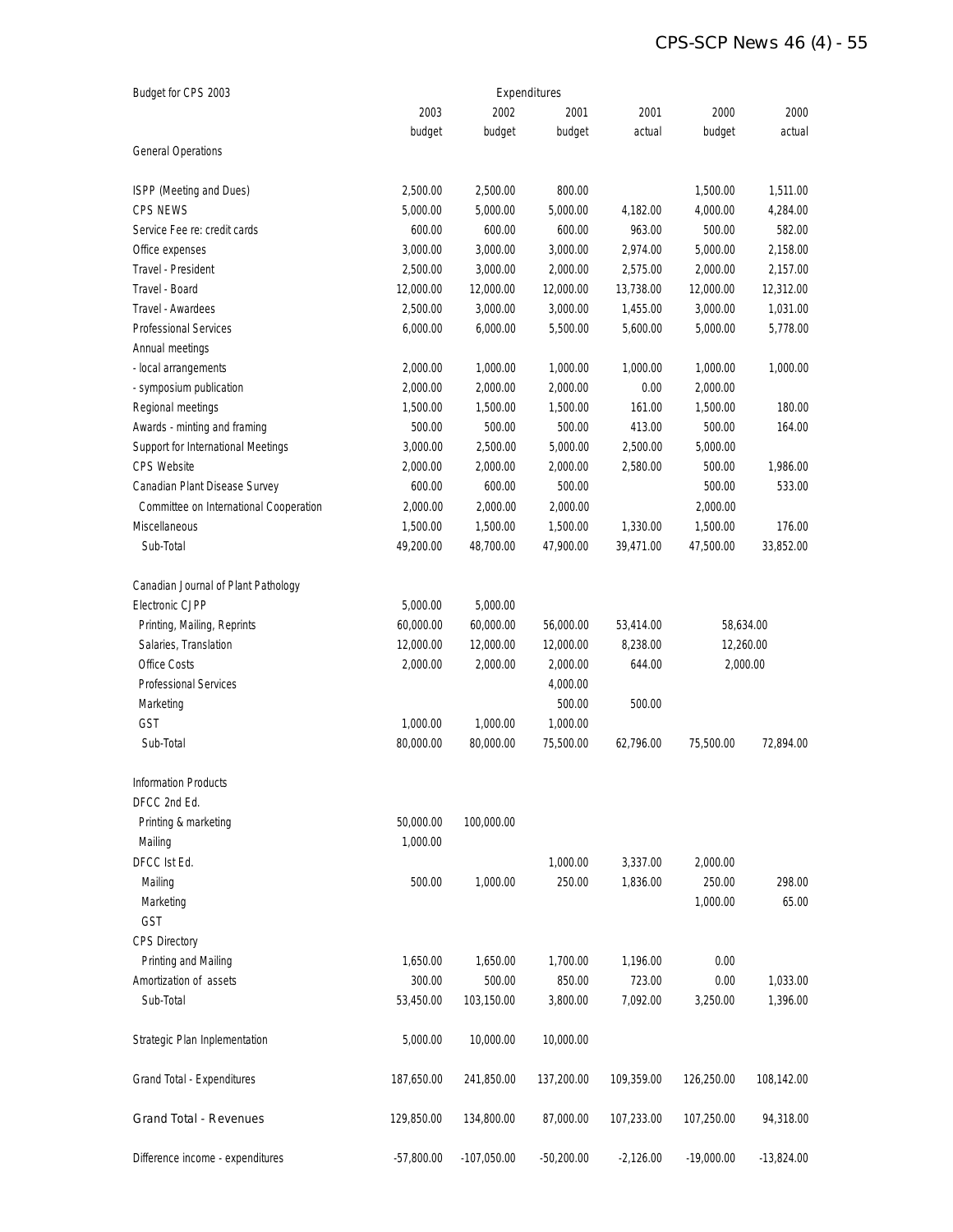# Call for Nominations for 2003 CPS Awards

The CPS Awards represent an important means of acknowledging the contributions of the members of the Society and related disciplines to the science of plant pathology in Canada and worldwide. The Awards Committee of CPS invites you to consider worthy candidates, discuss with your colleagues, and submit names of candidates with the required documents. A list of the previous recipients of these awards is on pages v-vi of the 2002 Membership Directory, and on the Society web page: www.cps-scp.ca. For further information on the guidelines for different Awards refer to the Society web page, or contact Dr. Khalid Rashid at 204-822-7220, email:krashid@agr.gc.ca.

AAFC, Morden Research Station, Unit 100 - 101 Route 100, Morden, Manitoba R6M 1Y5

Awards Committee members: Khalid Rashid (Chair), Sue Boyetchko, Brent McCallum, Suha Jabaji-Hare, and Antonet Svircev

### AWARDS

The Society administers the following awards:

**1. Honorary Member:** Nominees can be any person who has rendered eminent service to plant pathology, and shall not be a member of the CPS.

**2. Fellow:** Nominees shall be regular members of the Society who have rendered outstanding service to the Society and to the profession of plant pathology.

**3. Award for Outstanding Research:** This is the Society's most prestigious award, and is intended to recognize outstanding research in plant pathology in Canada. Consideration is given to research involving new concepts, the discovery of new phenomena, new principles in plant pathology or novel application of existing principles.

**4. Gordon J. Green Outstanding Young Scientist Award:** This award is intended to recognize the contribution of a junior scientist, judged to have had a major impact on plant pathology in Canada. Nominees for this award must be under 45 years of age throughout the calendar year in which the award is both announced and made. Nominees need not be members of the Society, nor need they be domiciled in Canada. Recipients shall be judged to have made an outstanding contribution to plant pathology in Canada on the basis, not only of demonstrated competence, but also of one or more of the following special criteria:

a) Superior research accomplishment, either as a single contribution or as a series of associated endeavours, in plant pathology or in a related field;

b) Meritorious contribution to plant pathology scholarship or literature, whether or not this is based upon the recipient's own original research, and whether or not it be based upon predominantly Canadian material;

c) Unusually valuable practical application of scientific or technological expertise;

d) Significant leadership in plant pathology.

**5. Graduate Student Travel Award:** This award is intended to provide outstanding graduate students in plant pathology funds to attend an Annual General Meeting and present an oral or a poster on their research work. The student must be enrolled in a Master's level or Doctoral level program in any area of plant pathology, and do not have to be a CPS member.

**6. Award for Achievements in Plant Disease Management:** This is a new Award initiated by the CPS Board in 2002, and is intended to recognize the contributions by industry, or notfor-profit agencies, for innovative research, development of products and technologies, and/or transfer of information for the benefit of disease management in Canada based on the combination of the following criteria:

a) Scientific research on products and technologies used in plant pathology,

b) Innovative solutions to problems in plant pathology,

c) Participation in plant pathology extension,

d) Volunteer support to the Society.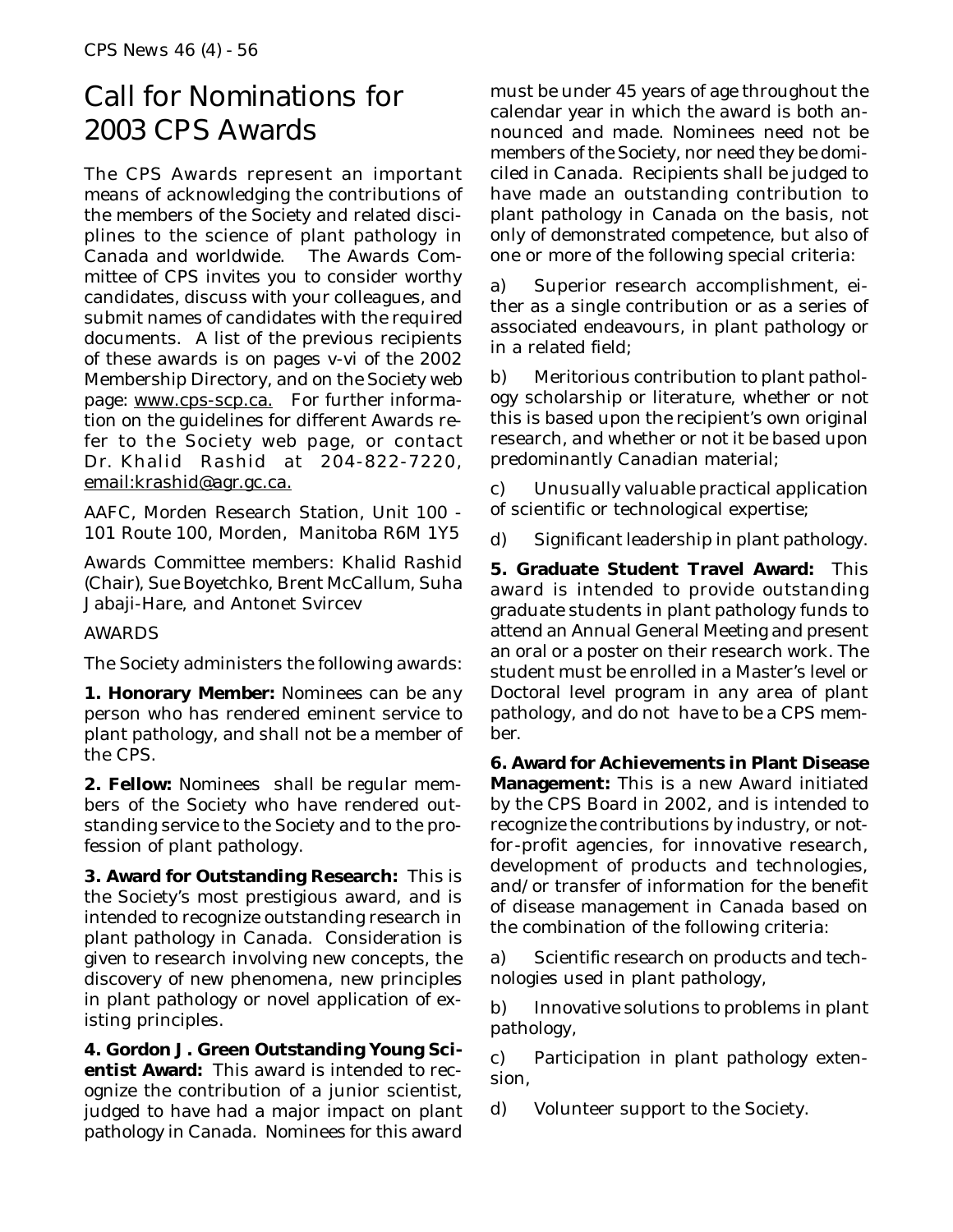Terms of references for the Award for Achievements in Plant Disease management:

### (**Please refer to the** *CPS News* **46(2):17 for further information on this New Award)**

1) The nomination must be accompanied by supporting evidence to substantiate contributions as outlined in the criteria above such as a list of scientific publications, patents, product development activities, demonstration of extension, training or volunteer activities within plant pathology and up to 3 letters of references.

2) The award will be granted depending on the availability of a suitable nominee, but not more than one award shall be granted in each year. The nominees need not be members of the Society, nor need they be domiciled in Canada, but the work must clearly demonstrate benefit to agriculture in Canada. The award is open to individuals employed or contracted by industry or not-for-profit agencies to conduct research and/or extension directly resulting in improved disease management.

3) A suitably engraved plaque will be presented to the awardee (s) and the company or agency at either a national or regional meeting. In appreciation of this important contribution by industry, the company, or agency and the individual or team involved will be recognized on the CPS Website and/or the CPS Newsletter during the year the award was received.

**7. Certificate of Appreciation Award**: The Certificate of Appreciation shall be given to individuals who are deemed to have made significant contributions to the Society, by donating their time and effort to further the cause of the Society.

**8. Best Student Presentation Awards**: At the time of the annual meeting, the Awards Committee shall be responsible for selecting recipients of the Best Student Oral and/or Poster Presentations. More than one award in each category can be made in each year. The criteria governing the selection of the recipients are:

d) The primary subject matter of the presentation shall be phytopathological.

e) Candidates must be either enrolled at a university or have completed a program for a degree at a university not more than six months before the Annual Meeting. Candidates do not have to be members of the Canadian Phytopathological Society.

f) The presentations for which the students received the awards must not have been made previously in competition before another professional society.

**Nomination Procedures:** Send five copies of each nomination directly to Dr. Khalid Rashid, Chairperson of the Awards Committee by the end of February 2003.

For **all awards except the Students Travel and Presentation Awards**, include the following:

a) A short letter of nomination indicating why the candidate should be considered for this award,

b) A citation prepared according to the style of previously published citations in the *Canadian Journal of Plant Pathology*,

c) A recent *curriculum vitae* of the nominee.

For **Student Travel Award nomination**, application must include:

a) Abstract of the presentation (s) to be published in the *CJPP*.

b) One-page outline describing the significance of the research to be presented and its scientific, economical, and implication to the society,

c) A letter of support from the senior supervisor describing the student's research, academic abilities, and other evidence of scholarship,

d) A brief (2-page) resume of the student's background and relevant experience,

e) Academic transcripts of undergraduate and graduate training (one original copy if available).

Nominations documents for the new award **Achievements in Plant Disease Management**, should include: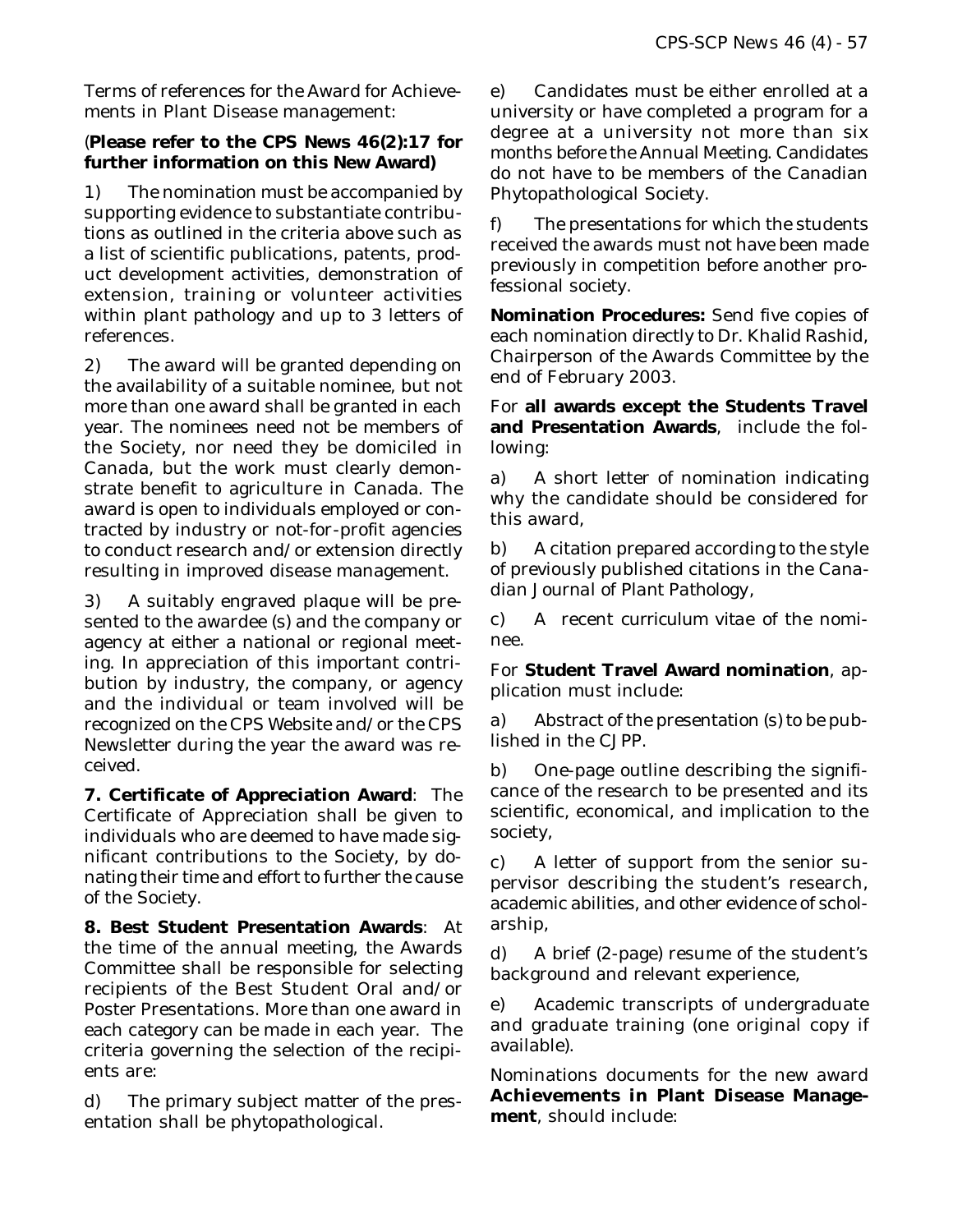a) A letter of nominations indicating the why the candidate should be considered for this award,

b) Evidence to substantiate contributions to the criteria of the awards; list of scientific publications, patents, products and product development activities, demonstration of extension, training or volunteer activities within plant pathology.

c) Three letters of references supporting the nomination.

For **Student Oral/Poster Presentation Award**, please indicate your intentions to participate in student paper/poster presentations competition in your advanced registration application for the Annual General Meeting of the Society in Montreal in 2003.

# Call for Nominations to the Executive and Standing Committees of CPS-SCP

Membership in committees is a good way to become more familiar with the CPS-SCP and its members, and to contribute to the aims and objectives of the society. The Nominating Committee of CPS-SCP is seeking nominations for the positions of Vice-President, Secretary, and Junior Director on the Executive Board of CPS-SCP; and for positions as members on the Awards, Financial Advisory, Future Meetings, Nominating, Resolutions, and Science Policy Standing Committees of CPS-SCP; for 2003- 04.

The current membership of the Executive Board and Standing Committees is available in the Directory of Members / Annuaire des Membres for 2002, or in the CPS website at www.cps-scp.ca. The responsibilities of the Executive Board and Standing Committees are outlined in the society By-Laws, which can be viewed at www.cps-scp.ca/bylaws.htm.

Nominations should be signed by at least five members of CPS-SCP and by the nominee, and must be received by the CPS-SCP Secretary before 10 February 2003, which is four months before the Annual General Meeting in June 2003.

Submitted by the Nominations Committee; G.J. Boland (Chair), Tom Hsiang, Debbie McLaren, Rick Peters, Roger Rimmer

## Committee (and other) Reports

# Education and Public Awareness

The committee did not meet formally in 2001- 2002 and activities were mostly centred in Manitoba.

In Winnipeg we contacted the Science Teachers' Association of Manitoba and offered them a Plant Pathology "section" for teachers at their annual Study Area Groups conference. Randy Clear, Steve Haber and Jeannie Gilbert went out and spent a morning with a group of high school teachers. We received some interesting feedback and have been asked to repeat the performance this year. In preparation for the event a poster was prepared which is available for any one to down load from the website, or to use as a basis for other ideas. We also included on the web page the activities that we conducted with the group last year. They will be refined in the light of experience for this coming October. We found that most teachers had very little background in plants or pathology, but those who attended were interested in further workshops.

Another area that was discussed briefly at the AGM is the new Farmers' Independent Weekly in Manitoba. The Manitoba Cooperator let go many of its best reporters as a cost-cutting measure. This group has started a new weekly. The associate editor is Laura Rance.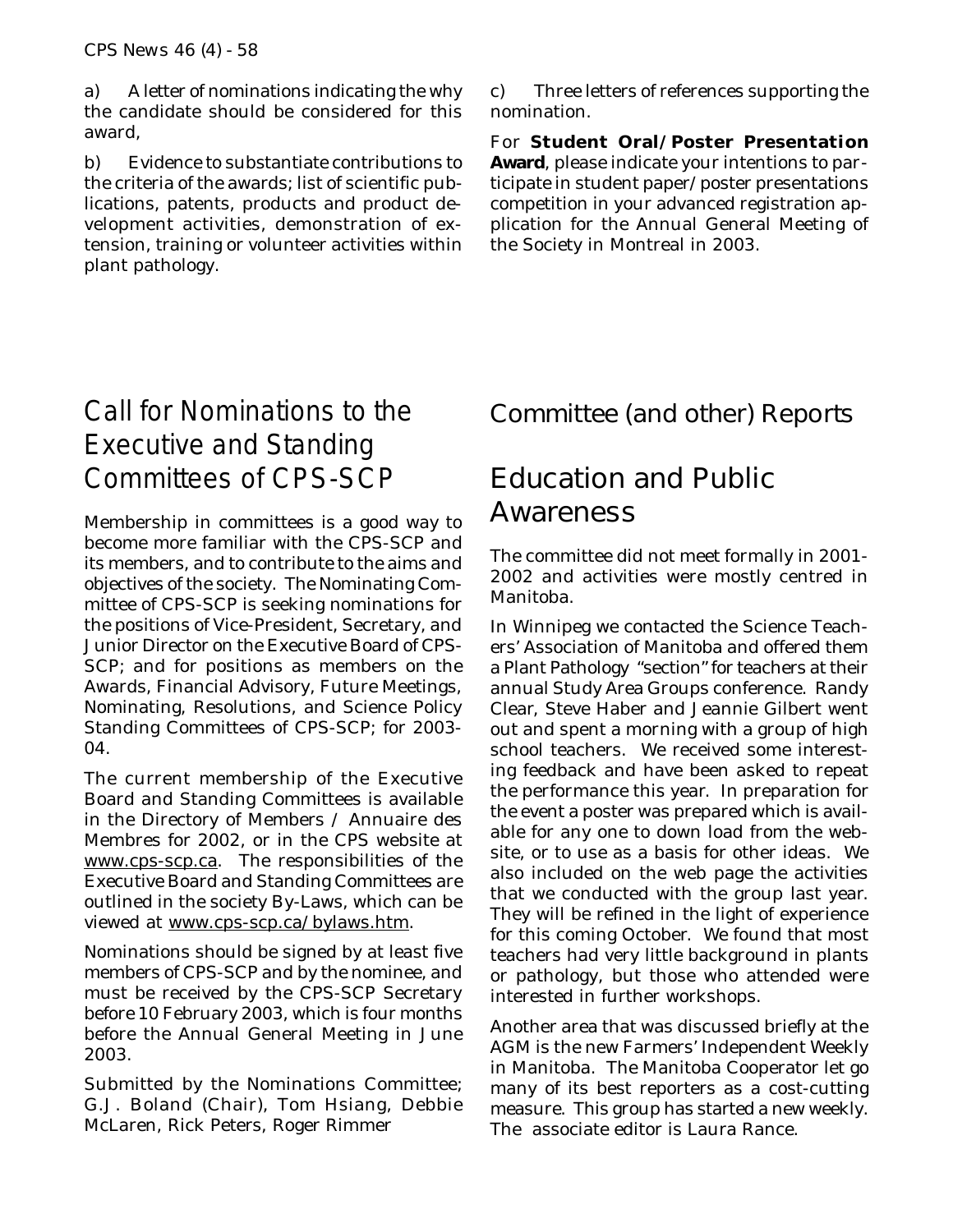I discussed with Laura the idea of providing the new paper with a "Pathology Corner" (Suggestions for a good title??) in which garden problems as well as crop problems might be discussed. She was enthusiastic. I said I would advertise the call to our membership. Each article should be approximately 500 words and accompanied with a picture if possible. If you have had to deal with a problem in your garden recently, write it down, photograph it and send it to Jeannie Gilbert, please. Depending on the number we can get prepared, a pathology news item might appear every other week, or month, *etc*.

Thanks to those members of CPS who keep me informed of activities that are of interest to this committee. It seems to me that teachers need our help if plants and pathology are to gain a higher visibility in the curriculum and in the classroom. If you have an interest in this area, contact your local Science Teachers' Association and take it from there.

Respectfully submitted,

Jeannie Gilbert

# Report From Plant Canada

I am pleased to announce that the membership of Plant Canada now stands at five societies. In addition to the two founding members (the Canadian Society of Plant Physiologists and the Canadian Botanical Association), the others are the Expert Committee on Weeds (soon to be known as the Canadian Weed Science Society), the Canadian Phytopathological Society, and the Canadian Society of Soil Science. These groups plan to send their Plant Canada representatives to the next meeting (St. Francis Xavier University, Antigonish, NS). The membership of the Canadian Society of Agronomy is considering joining Plant Canada, and will send two representatives (Yousef Papadopoulos and Jerry Ivany) to the Antigonish meeting before making a final decision.

Current Membership of the Plant Canada Board of Directors:

President

Carol Peterson (University of Waterloo)

**Secretary** 

Paul Cavers (University of Western Ontario)

Representing the **Expert Committee on Weeds** (ECW)

Jerry Ivany (Agriculture and Agri-Food Canada, Charlottetown)

Glen Sampson (Nova Scotia Agricultural College)

Alternate representatives from the ECW

Kevin McCully (New Brunswick Dept. Agriculture, Fisheries and Aquaculture)

Paul Cavers (University of Western Ontario)

Representatives from the **Canadian Society of Soil Science**

**TBA** 

Representatives from the **Canadian Phytopathological Society**

Richard Martin (Agriculture and Agri-Food Canada, Charlottetown)

Roger Rimmer (Agriculture and Agri-Food Canada, Saskatoon)

Representatives from the **Canadian Botanical Association**

Liette Vasseur (St. Mary's University)

Joe Gerrath (University of Guelph)

Representatives from the **Canadian Society of Plant Physiologists**

David Gifford (University of Alberta)

Elizabeth Weretilnyk (McMaster University)

Carol Peterson

July 19, 2002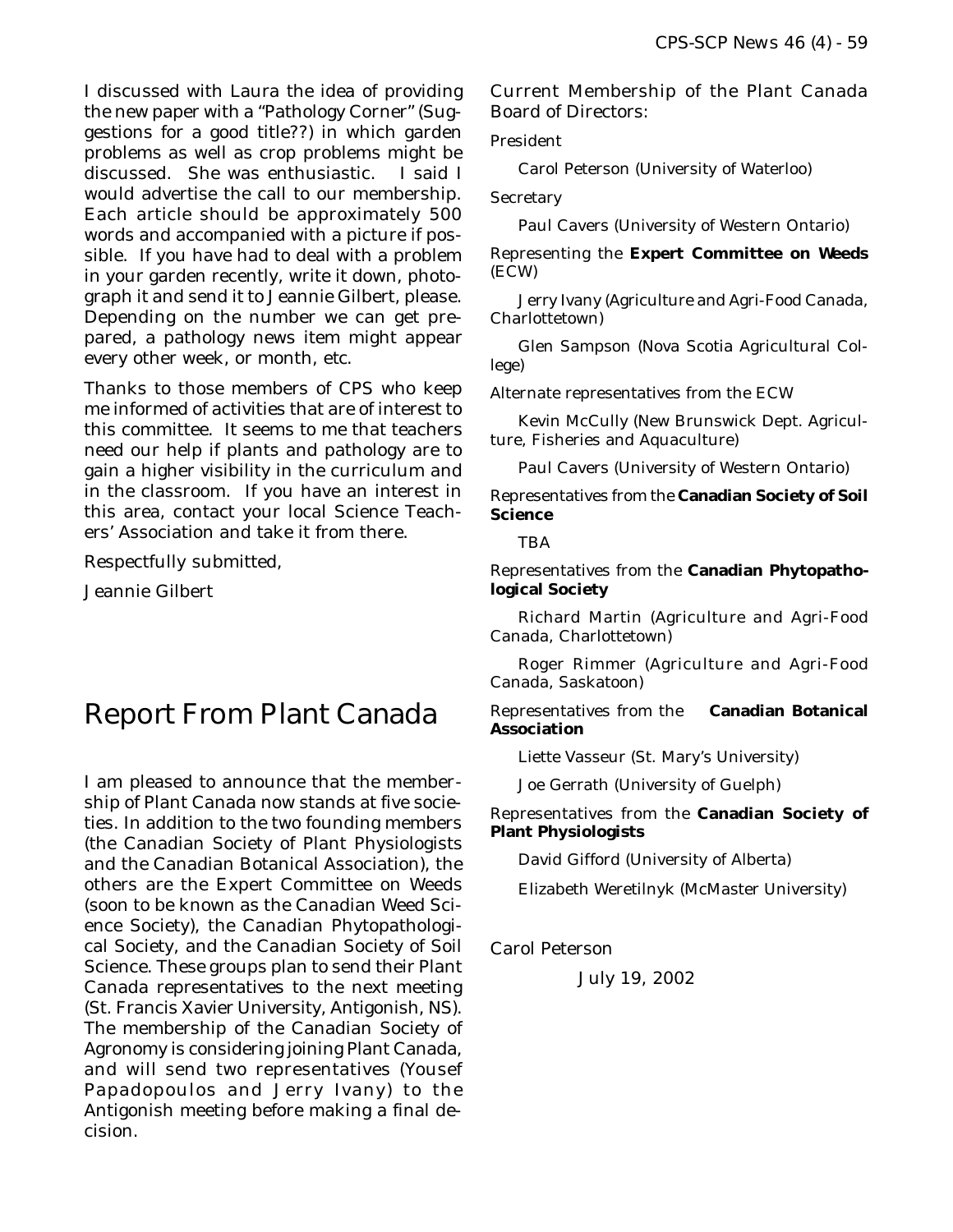# Regional Reports

### Newfoundland and Labrador

But what of news I heard someone say, of that land so far away.

In the land the Vikings found, no less in Vinland, I'll be bound.

Newfoundland by its present name, and Labrador with its mine of fame.

In the garden and in the field the crops produced their usual yield.

The trees, I note though, came to harm because the inch-worms they did swarm.

But as the leaves fell all-a-clatter, I dismissed it as an ento-matter.

No doubt you've heard in P.E.I. last year the wart they did espy.

Yes, the dreaded wart of the lowly spud, in a farmer's field down by the mud.

Much work\* was done on the soily sample: a thousand cores were found quite ample.

All breathed a sigh throughout the town when not a single spore was found.

Since there's nothing further to relate, I'll sign off here until a future date

\*at St. John's

M.C. Hampson, Regional Representative for Newfoundland and Labrador

# Manitoba CPS regional Meeting

Dept. of Plant Science, University of Manitoba, November 21st, 2002

On November 21, 2002, more than 50 people attended the joint meeting of the Manitoba Association of Plant Biologists (MAPB) and the Manitoba region of the Canadian Phytopathological Society. Thirty-three CPS members were in attendance. The meeting was held in Winnipeg at the University of Manitoba, Department of Plant Science, in the Carolyn Sifton

Lecture Theatre.

The meeting started at 9:00 am and ended at 5:00 pm. As usual, different participants, including Philip Northover, Tracy Shinners-Carnelley, Brent McCallum, Jim Menzies, Andy Tekauz, Steve Haber, Tom Fetch, Khalid Rashid, and Jeannie Gilbert, presented the disease situation report for different crops. The text of the disease updates will be published in the upcoming issue of the Canadian Plant Disease Survey.

Seven student papers (4 by CPS students, and 3 by MAPB students) and four papers by regular members were presented. Thanks to Dr. Tracy Shinners-Carnelley, Mardi Desjardins, and Dr. Andy Tekauz who did a great job judging the four student papers by Rob Duncan, Clinton Jurke, Sharon Inch, and Colin Hiebert. Mr. Rob Duncan was designated as the winner, and Mr. Clinton Jurke as the first runner-up. This year it was decided that the four students participating with a presentation get an encouragement gift, which was a copy of the "Diseases of Field Crops in Canada" edited by the CPS. They also benefited from a free registration at the meeting. In addition, the first runner-up and the winner were awarded \$50 and \$150, respectively, that they can use towards a future meeting of their choice.

The awards also came with a commemorative plate for each winner. Titles of the winning presentations were as follows: Sclerotinia Head Rot (*Sclerotinia sclerotiorum*) Susceptibility Period in Sunflower, by R.W. Duncan, W.G.D. Fernando and K.Y. Rashid (1<sup>st</sup> place); and Effect of seeding rates on Sclerotinia infection in canola, by C. Jurke and W.G.D Fernando. Many thanks to Gary Turnbull and Richard Marsh who donated \$200 each, on behalf of Dow AgroSciences Canada and Syngenta Crop Protection Canada, respectively, to support students activities. Thanks also to the CPS members (M. Desjardins, J. Gilbert, G. Platford, and A. Tekauz) who donated a total amount of \$60 to support such activities. Finally, our thanks to the Dept. of Plant Science/Faculty of Agriculture & Food Sciences who allowed the access to the Carolyn Sifton Lecture Theatre and to the audio-visual facilities.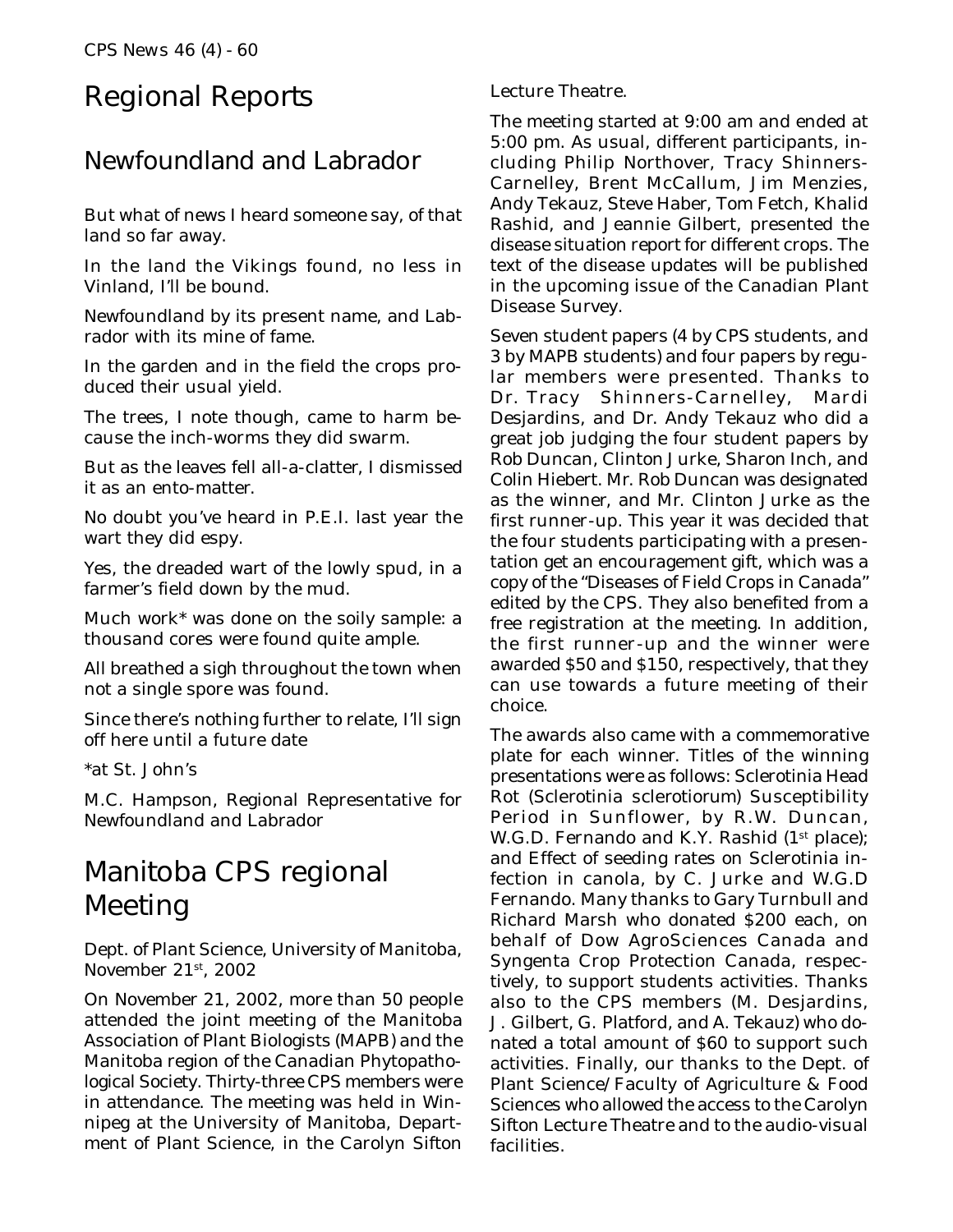

Award winners Rob Duncan (left) and Clinton Jurke (right) with supervisor Dilantha Fernando

#### **Business**

1) Karen Bailey, president of the CPS, was unable to make this meeting, but sent her regrets for not being able to attend and her best wishes through Dilantha Fernando. In her memo to the members, she conveyed her thanks to Manitoba participants to the new edition of *DFCC*, and she welcomed Dr. Lakhdar Lamari who has accepted appointment as an associate editor for the *CPS News*.

2) Tom Fetch informed the members about the Microbial Genetic Resources and Culture Collections workshop that will be held during the next CPS national meeting in Montreal in 2003.

3) At the meeting, the group passed a resolution (motion by J. Menzies, seconded by K. Rashid) stating that the Manitoba regional group would support the membership costs of a scientist from a developing country. This will apply to scientists that would not have the resources to become CPS members, and who would benefit from being a member and receiving *CJPP*. Fouad Daayf, Lakhdar Lamari, and Jim Menzies were appointed to follow up on this matter (Motion by J. Menzies, seconded by D. Fernando). An initial amount of \$80 (total) was immediately contributed by J. Menzies, T. Fetch, G. Chen, F. Daayf, L. Lamari, J. Gilbert, and K. Rashid. Tracy Shinners-Carnelley proposed that we increase

our registration fee at the Manitoba regional meeting to raise money each year to support the membership.

4) Tracy Shinners-Carnelley suggested that the meeting be organized during the summer or early fall, in order to let our members take advantage of a tour to field research plots in Carman. After discussion, it was agreed that this would not be preferable to many people, because their research data would not be available until early October. However, it was suggested that a field day would be an alternative and could be organized (in the summer) in addition to the regional meeting (in the fall/ winter). Philip Northover is going to look into the feasibility of conducting such a tour. Many people from MAPB liked the idea and showed their interest to join.

5) It was a general feeling that the meeting format – jointly with MAPB – was a good experience, and therefore might be repeated next year.

Respectfully submitted,

Dr. Fouad Daayf

### **Manitoba - A Challenging Place**

At the recent Manitoba regional CPS meeting, the members passed a motion stating that the Manitoba region will support the CPS membership(s) of a scientist from a developing country. This will apply to scientists who do not have the resources to become CPS members, and who would benefit from being a member and receiving *CJPP*. The membership(s) will be renewed each year for a minimum five years because it was felt that a one year membership was not sufficient support. The hat was passed and enough funds were raised to support two new memberships in the CPS. Some names of scientists who could be supported were also collected and will be considered after consulting with the Committee on International Cooperation (Dr. Myriam Fernandez, chair). The CPS members of the Manitoba region would like to challenge the membership of other regions to also support new CPS memberships.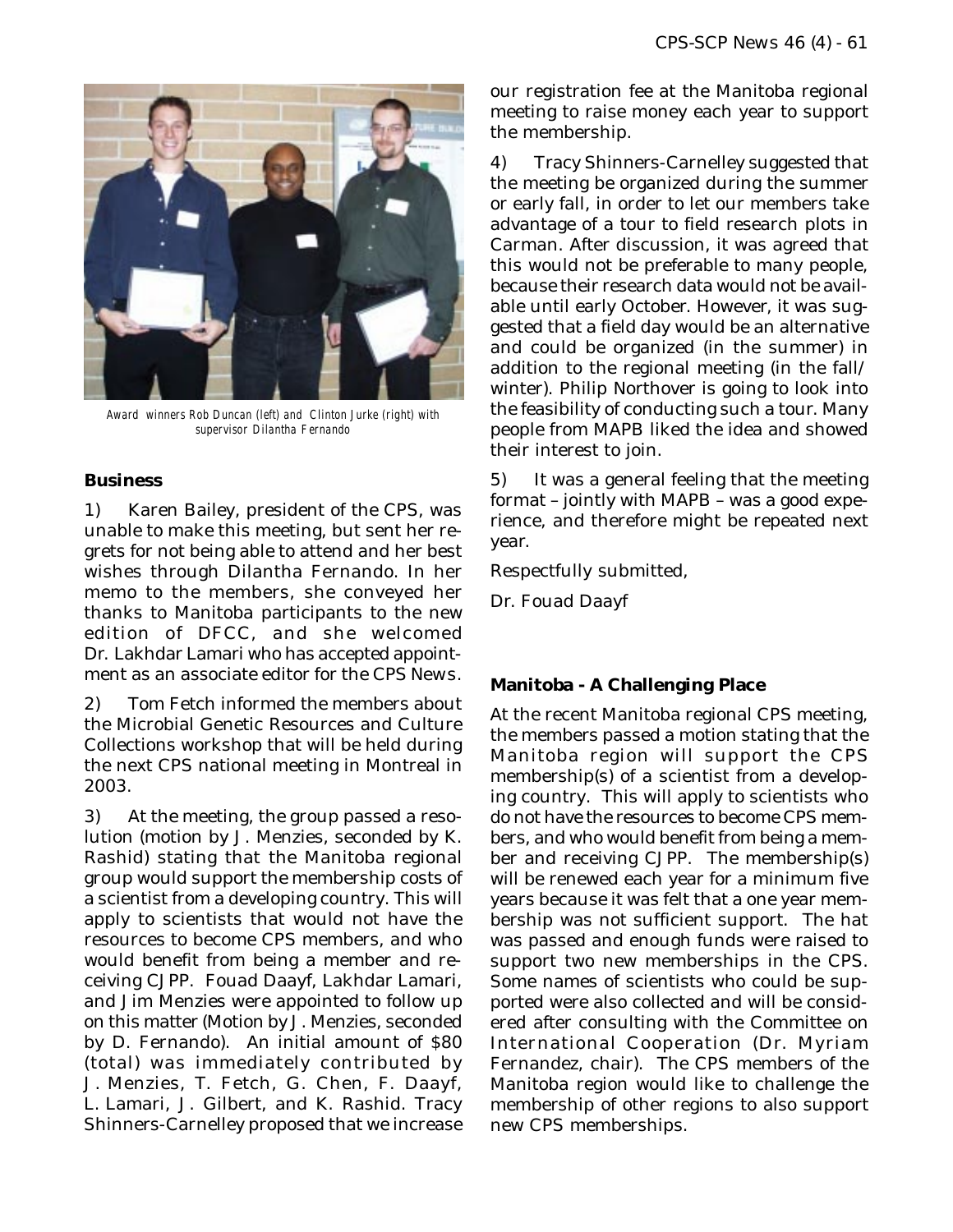# British Columbia

The 2002 Annual Meeting of CPS-BC Region was held October 24 & 25th in Summerland, at the Pacific Agri-Food Research Centre (PARC), AAFC. It was a well organized meeting held in excellent and convenient facilities in a picturesque location. The meeting was opened and a welcome message to the participants was given by Dr. Joe Mazza, Acting Director, PARC. Registration began at noon and the opening occurred at 1:00 PM which meant that most participants were able to leave their home base that morning by air or ground transportation and arrive at the meeting on time.

Day 1 consisted of oral presentations covering a range of pathogens and topics including subjects such as the control of *Botrytis* stem canker of greenhouse tomato, management of blueberry anthracnose in British Columbia, characterization of cucumber necrosis virus binding sites on zoospores of its fungal vectors, characterization of dsRNA in *Chalara elegans*, and many more. The moderator of this session was Helene Sanfacon and an attempt was made to accommodate most of the student presentations so that judging of student presentations could be competed early in the meeting. The presentations were followed by a brief business meeting where greetings from the CPS Board and an update of CPS issues were given (Gayle Jesperson); and an update of the CPS journal and website was given by Zamir Punja (Chief Editor of *CJPP*). There was some discussion about the pros and cons of an electronic version of *CJPP* versus the hard copy format. Finally a venue and organizers for the 2003 CPS-BC Region meeting were identified. The 2003 meeting will be held in the lower mainland and organized by the SFU group led by Zamir Punja. The day ended with a Dinner Banquet in the PARC cafeteria with excellent food provided by an on-site catering company. Participants were also able to sample a variety wonderful wines from the area, to accompany their ,meals.

Day 2 of the meeting started with a mini-symposium addressing the topic, "*Blueberry scorch carlavirus* - a new threat to the British Columbia blueberry industry". This is an emerging disease that can have a devastating impact on the industry. The moderator of this symposium was Elizabeth Hudgins, BCMAFF, who gave a brief introduction to the problem and described some of her experiences and involvement in the management of this issue. There were 4 invited speakers. R.R. Martin (USDA-ARS, Oregon) gave an overview and historical perspective on the virus, different strains of the virus, different origins of infection, different symptomatology and detection techniques. L. Wegener described "Strain identification and epidemiology of *Blueberry scorch virus* in BC". D.A. Raworth addressed the issue of surveying and trapping "Aphids in blueberry fields"; and C.J. French described research aimed at understanding the "Transmission of *Blueberry scorch virus*". It was a very informative and interesting symposium, and the organizers should be congratulated for obtaining funding from CPS to assist in bringing in an expert on the virus from the USA. The symposium was followed by a poster session and then a final session of oral presentations with D'Ann Rochon as moderator.

The winners of the student presentations were Nitin Verma, Dept of Biological Sciences, SFU (1st place winner), and Kishore Kakani, Faculty of Agricultural Sciences, UBC (2nd place winner).

Thanks and congratulations to Drs. D'Ann Rochon and Chris French and their colleagues for organizing an excellent regional meeting. The next meeting (2003) of the BC Region-CPS will be in the lower mainland region and organized by SFU.

Submitted by D. James, BC Regional Representative.

### People and Travel

Two graduate students supervised by Dr. **Dilantha Fernando** (Department of Plant Science, University of Manitoba) won first and second place in the paper competition (oral) at the Annual Canadian Phytopathological Society Regional Meeting held on 21 November 2002. **Rob Duncan** won first place for his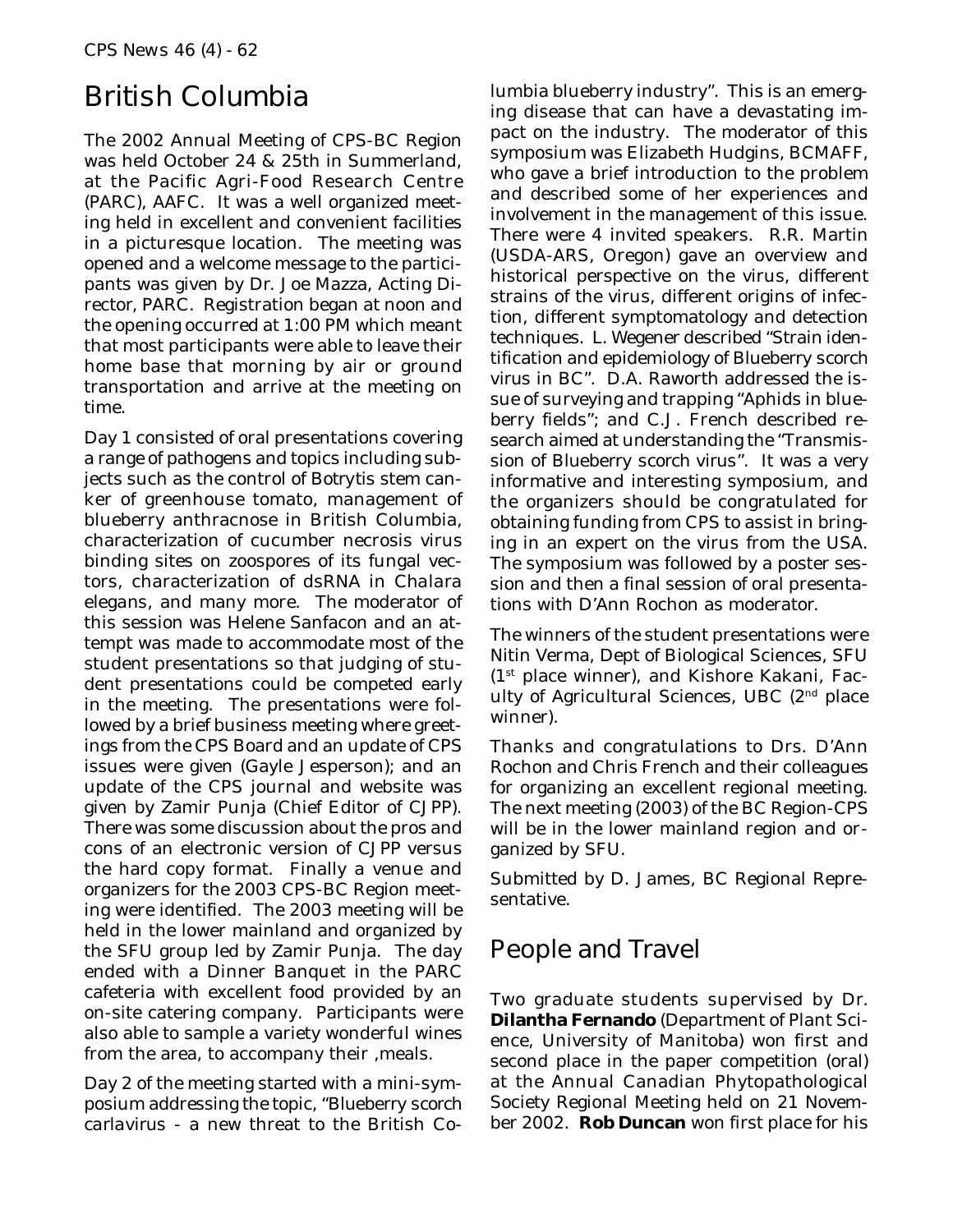presentation on "Evaluating sclerotinia head rot susceptibility period in sunflower". Rob is co-supervised by Dr. **Khalid Rashid** (Research scientist, AAFC/Morden Research Center, and Adjunct Professor, Department of Plant Science, University of Manitoba). **Clinton Jurke** won second place for his presentation "Effect of seeding rates on sclerotinia infection in canola." (see photo, p. 61)

Forest Pathologists attended the 50th annual meeting of the Western International Forest Disease Work Conference (WIFDWC) which took place at Powell River, BC during the period October 07-11, 2002.



Back row - left to right: Alan Thomson - CFS/ PFC, Lea Rietman - UBC, Bart van der Kamp - UBC, Fred Peet - CFS/PFC, Alex Woods - BCMoF Second row - left to right: Dick Smith - Ex-CFS/PFC retired, Sue Askew - UBC , Dominique Lejour - CFS/PFC, Rich Hunt - CFS/PFC, Gary Roke - CFS/PFC, Alex Molnar - Ex-CFS/PFC retired, Kathy Lewis - UNBC, Hadrian Merler - BCMoF

Seated row - left to right: Arezoo Zamani - CFS/PFC, Duncan Morrison - CFS/PFC, Michele Cleary - UBC, Cheryl Konoff - CFS/PFC, Simon Shamoun - CFS/PFC

Dr. **Henry Huang** was invited to attend the International Conference on Environmentally Sustainable Agriculture for Dry Areas for the 3rd Millennium, Sept 15-19, 2002, Shijiazzhuang, China. There were six concurrent sessions at the meeting: Water Use Efficiency, Land and Nutrient Management, Integrated Pest Management, Environmental Sustainability, Economics and Extension and Crop Management and Cultivar Development.

He presented a lead paper entitled "Sustainable Management of Plant Diseases in the 3rd Millennium" and co-chaired the IPM Session.

The 2nd International Barley Leaf Blight Workshop was held in April, 2002, at the International Centre for Agricultural Research in the Dry Areas in Aleppo Syria. There were about 80 participants from several countries attending the workshop. Invited presentations were given by **Karen Bailey** (AAFC, Saskatoon) on the Epidemiology and Management of Residueborne Diseases: Perspectives for Semi-arid Environments and also by **Kelly Turkington** (AAFC, Lacombe) on Management of Barley Leaf Diseases in Western Canada. **Andy Tekauz** (AAFC, Winnipeg) was also present as a member of the international organizing committee. The Canadian contingent enjoyed themselves so much that they have made a bid against Denmark to host the next meeting in 2006.

**Aaron Mills**, Crops and Livestock Research Centre research affiliate and graduate student (H.W. (Bud) Platt, AAFC, Charlottetown, PEI) is involved with a research project on environmentally benign management treatments for potato diseases. Aaron was awarded a position on the upcoming Rotary International Group Study Exchange (GSE). The trip is scheduled for January 2003 and will involve a vocational placement for four weeks in the state of Karnataka in Southern India. Four people of varied backgrounds and professions were chosen for the team after a rigorous interview process. Aaron is the only PEI resident to be chosen for the trip.

The GSE program is a cultural and vocational exchange opportunity for young business and professional men and women between the ages of 25 and 40 who are in the early years of their professional lives. The program provides travel grants for teams to exchange visits between paired areas in different countries. For four to six weeks, team members experience the host country's institutions and ways of life and observe their own vocations as practiced abroad.

Contact: A. Mills or H.W. (Bud) Platt [MillsA@agr.gc.ca or PlattH@agr.gc.ca]